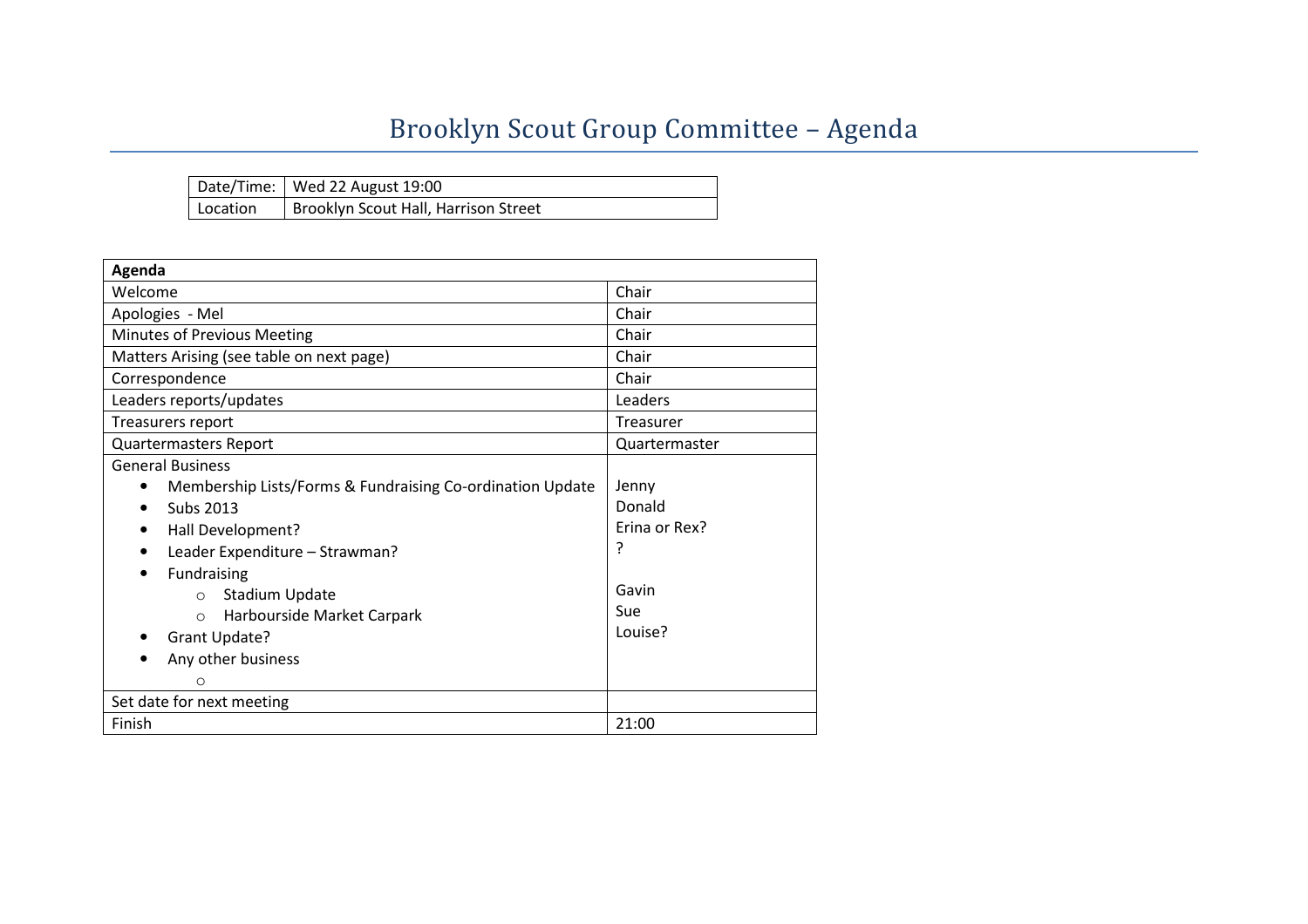#### Open Meeting Actions TBC

| <b>Number</b> | <b>Date</b> | <b>Action</b>                                                  | <b>By Whom</b> | <b>By When</b> | <b>Current</b> | <b>Comment</b>      |
|---------------|-------------|----------------------------------------------------------------|----------------|----------------|----------------|---------------------|
|               |             |                                                                |                |                | <b>Status</b>  |                     |
| 6/11          | 20/06/2012  | liaise with all relevant parties and prepare a short brief on  | Andrew         | 18/07/2012     | Open           |                     |
|               |             | the state of the Leaders' (canvas) tents, along with any       |                |                |                |                     |
|               |             | recommendations for value-for-money repairs                    |                |                |                |                     |
| 6/10          | 20/06/2012  | Work on an AGM options / principals paper on                   | Mel $/$        | 18/07/2012     | Open           | Draft available     |
|               |             | subscriptions for 2013 in advance of the next meeting          | Donald         |                |                |                     |
| 6/9           | 20/06/2012  | Include updates to forecast expenditure on gear in             | Mel $/$        | ongoing        | Open           |                     |
|               |             | Financial reports as new information comes available           | Donald         |                |                |                     |
| 6/8           | 20/06/2012  | Start consultation with Leaders on Quartermaster process       | Andrew         | 10/07/2012     | Ongoing        |                     |
|               |             | and material requirements to generate initial list of          |                |                |                |                     |
|               |             | investment (grant / purchase) decisions                        |                |                |                |                     |
| 6/7           | 20/06/2012  | Email donald details of Gang Show ticket sales when            | Denise         | when available | Open           |                     |
|               |             | available for communication                                    |                |                |                |                     |
| 6/6           | 20/06/2012  | Get more color leaflets from National and leave in the         | Terry          | 18/07/2012     | Open           |                     |
|               |             | Kitchen                                                        |                |                |                |                     |
| 6/5           | 20/06/2012  | Create a suitable sticky label to stick onto the Scout color   | Andrew /       | 18/07/2012     | Open           | Labels sourced      |
|               |             | hand outs                                                      | Donald         |                |                |                     |
| 6/4           | 20/06/2012  | Email wish lists for operating grants to Louise who will       | Committee      | 18/07/2012     | Open           | Two emails received |
|               |             | collate on some doc and share it -                             | / Leaders      |                |                |                     |
|               |             | louise.fawthorpe@paradise.net.nz)                              |                |                |                |                     |
| 6/3           | 20/06/2012  | Prepare a RASCI matrix for members of the Hall Working         | Rex            | 18/07/2012     | Open           |                     |
|               |             | Group                                                          |                |                |                |                     |
| 6/2           | 20/06/2012  | Email to all section-discuss lists asking for volunteers to be | Chris          | 20/06/2012     | Open           |                     |
|               |             | on the Hall Rejuvenation Working Group                         |                |                |                |                     |
| 6/1           | 20/06/2012  | Email feedback on Rejuvenation proposal from Committee         | Committee      | 30/06/2012     | Open           |                     |
|               |             | members to Rex                                                 | / Leaders      |                |                |                     |
| 5/9           | 17/05/2012  | coral leaders input to create a wish list of kit, to be cross- | Denise         | 10/06/2012     | Open           |                     |
|               |             | reference against the list from AP5/8                          |                |                |                |                     |
| 5/1           | 17/05/2012  | Terry to return his chocolate money from 2011 by 30 May        | Terry          | 30/05/2012     | Open           |                     |
| 4/3           | 04/04/2012  | Submit any 2011 chocolate fundraising reconcilliation          | All Leaders    | 10/04/2012     | Ongoing        | Some work done,     |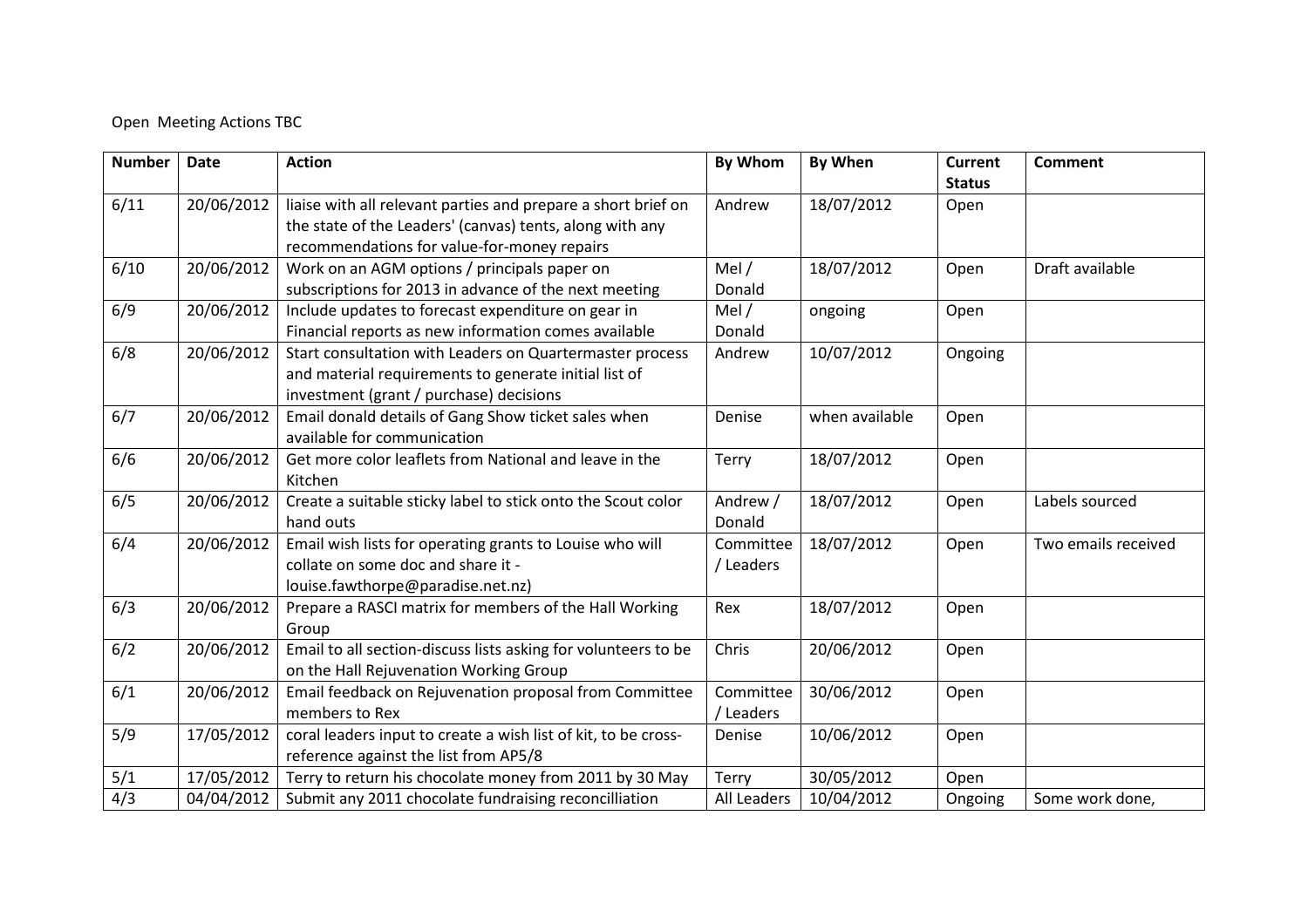|      |            | sheets to Denise (cc Mel) for chasing                                                                                                      |                                         |                                                                                |                | monies collected,<br>Duane to give cubs rec<br>to Denise,                                       |  |  |  |  |  |  |
|------|------------|--------------------------------------------------------------------------------------------------------------------------------------------|-----------------------------------------|--------------------------------------------------------------------------------|----------------|-------------------------------------------------------------------------------------------------|--|--|--|--|--|--|
| 4/5  | 04/04/2012 | Create Cub / Kea parent entries on cleaning rota for Terms<br>$3$ and $4$                                                                  | Duane                                   | 30/04/2012                                                                     | Open           |                                                                                                 |  |  |  |  |  |  |
| 4/6  | 04/04/2012 | Chase all youth for enrollment forms and review for<br>helpers for outstanding roles, specifically Quartermaster<br>and Fundraising        | 30/04/2012<br>Duane &<br>Ongoing<br>Sue |                                                                                |                |                                                                                                 |  |  |  |  |  |  |
| 4/12 | 04/04/2012 | Brief existing nominated fundraising contact on new Plan<br>and determine level of committment                                             | Gavin                                   | 15/04/2012                                                                     | Ongoing        | Erina will produce<br>draft plan for June<br>meeting                                            |  |  |  |  |  |  |
| 3/6  | 07/03/2012 | Ensure Briana [new Kea Leader] is warranted                                                                                                | Gavin                                   | asap                                                                           | In<br>progress | Forms completed -<br><b>Training course</b><br>required for Henry /<br><b>Briana</b>            |  |  |  |  |  |  |
| 3/21 | 07/03/2012 | Draft a set of principles on fundraising that address group<br>vs section vs individual equity issues, and control of<br>allocation issues | Richard                                 | 01/04/2012                                                                     | Open           | Richard provided draft<br>- carried to June<br>meeting                                          |  |  |  |  |  |  |
| 3/19 | 07/03/2012 | Organise suitable storage so that all consent forms can be<br>kept in Hall                                                                 | Duane                                   | 25/03/2012                                                                     | Open           | Duane to secure a<br>single cupboard with<br>combo lock - should<br>pass to new Parent<br>Help? |  |  |  |  |  |  |
| 3/14 | 07/03/2012 | Close out financials for 2011 Chocolate Fundraiser                                                                                         | Denise                                  | 01/04/2012                                                                     | In<br>progress | Much of funds now<br>returned. Terry and<br>others still have funds                             |  |  |  |  |  |  |
| 1/5  | 11/12/2011 | Develop a Grants Plan for the next 12-24 months, within<br>four weeks after section activity plans received from<br>Leaders (see AP 1/7)   | Erina, w<br>Louse                       | < 4 weeks after<br>section activity<br>plans being<br>received (see AP<br>1/7) | Open           | To be focus of April<br>meeting                                                                 |  |  |  |  |  |  |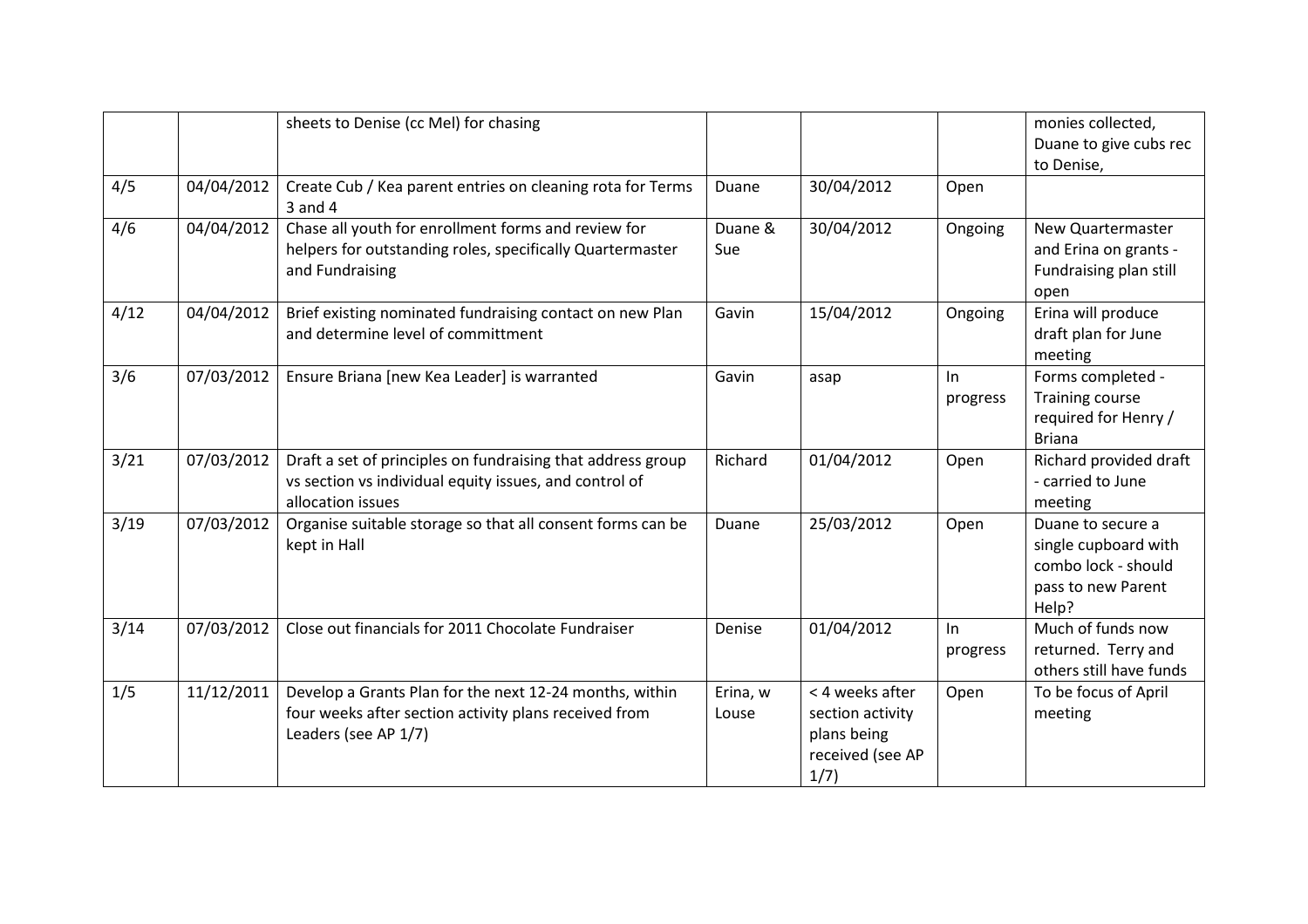#### **Information** Harbourside Market Carpark Fundraiser.

Groups go into a Ballot to provide parking attendants for the Sunday Vege Market held at the Wgtn Waterfront.

The Groups selected charge \$2.00 per car using the carpark between the hours of 7am and 2pm on 2 consecutive Sundays.

2 adults are required to be in attendance at all times and the 1 hour time limit is policed by the group though the process for this is unclear.

In order to have this opportunity Groups apply and are selected on a Ballot system. The next Ballot entries are required by the end of this month ie Friday. Only allowed the opportunity once every 12 months so we couldn't apply again till this time next year. Obligated to take the dates asigned.

Average income per Sunday has been indicated at approx \$350-\$550.

Organiser has agreed to discuss the idea of a "value added car wash" with us if our Group is drawn from the ballot. I suggest that possibly just a windscreen washing service might be better as a way for youth to be involved.

**Question for Committee**: Do we want to apply to the ballot?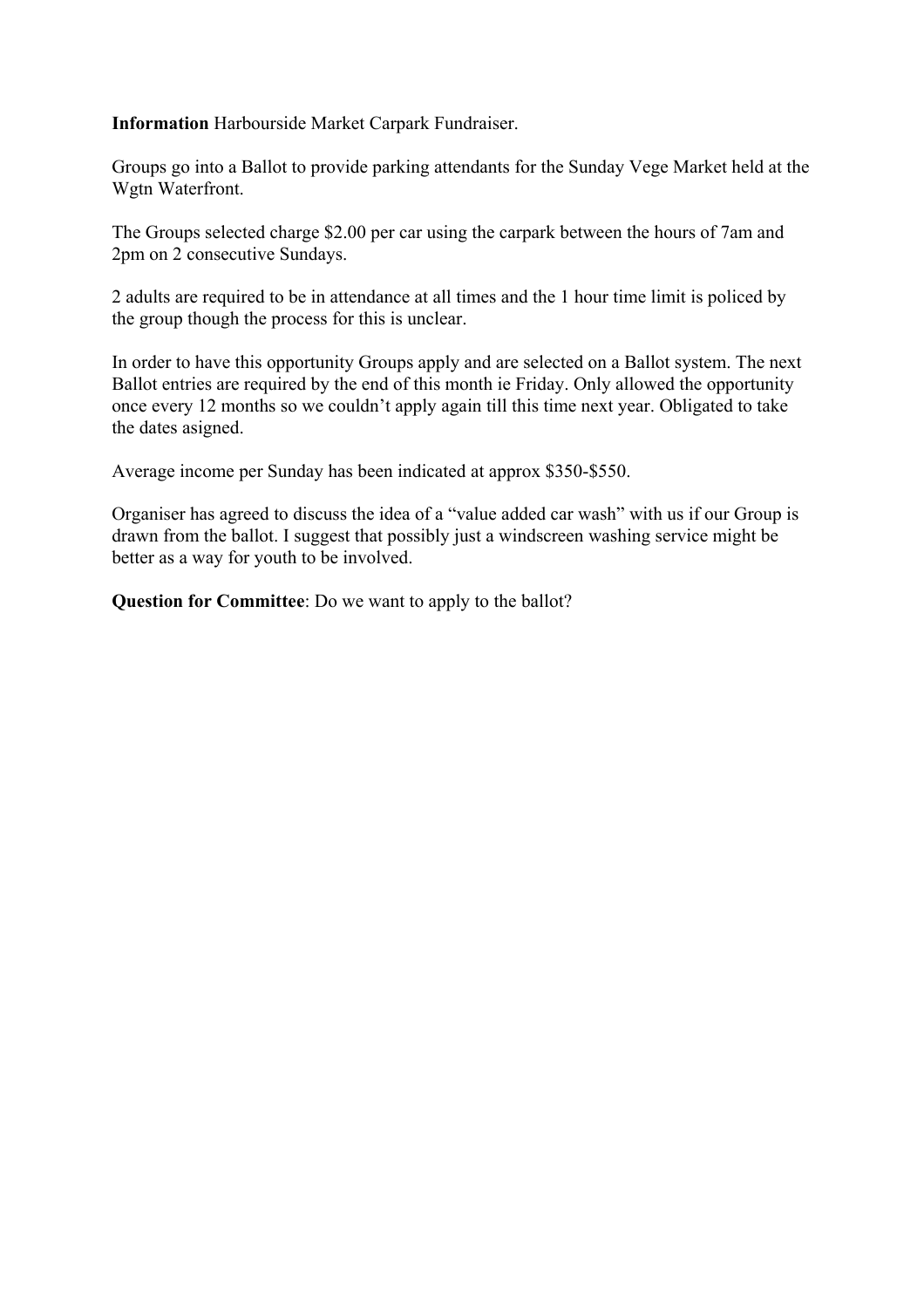# **Leaders activity expenses - a proposal**

## *Scope:*

This policy relates to Warranted Leaders and other adults' expenses incurred whilst involved in or supporting a programmed activity with a number of youth members. Such expenses may be incurred before, during or after the activity.

# *Definitions:*

## **Prime Leader**

The designated Leader who is responsible for the whole activity.

## **Assistant Leader**

A Leader accompanying the party to ensure that an appropriate ratio of leaders to youth is maintained, *or*

A Leader with specific skills or resources for the purpose of the activity.

## **Assistant adult:**

Any unwarranted adult accompanying the party with a specific role, such as a helper for a disabled child.

## **Accompanying Leader:**

Any Leader accompanying the party without a specific role as above.

## **Accompanying adult:**

Any unwarranted adult accompanying the party without a specific role.

## **Commercial Operations**

Any operation or facility provided for a charge to members of the public, including but not limited to entry cost, equipment hire, and accommodation., whether or not the operator is a for-profit organisation.

## **Specialty food:**

Food which is considered a luxury, or of an expensive nature not ordinarily provided to youth members. This specifically excludes standard fare provided to maintain a healthy diet, for example food for adults when the youth prefer fast-food products.

# *Principles:*

Leaders should not be out of pocket for running an activity for the benefit of youth members.

Leaders expenses should be reasonable and restrained to keep the cost to youth members and/or the group affordable.

Leaders expenses which the Leader would incur ordinarily when not acting as a leader will not be reimbursed.

Leaders expenses subject to the above will be factored into the cost of the activity for youth members.

## *Specifics:*

## **Food (including drink)**

For activities where communal food is provided, the all adults will pay a proportional share.

If certain items are required for dietary reasons, either by an adult or a youth member, these shall be included in the communal food cost.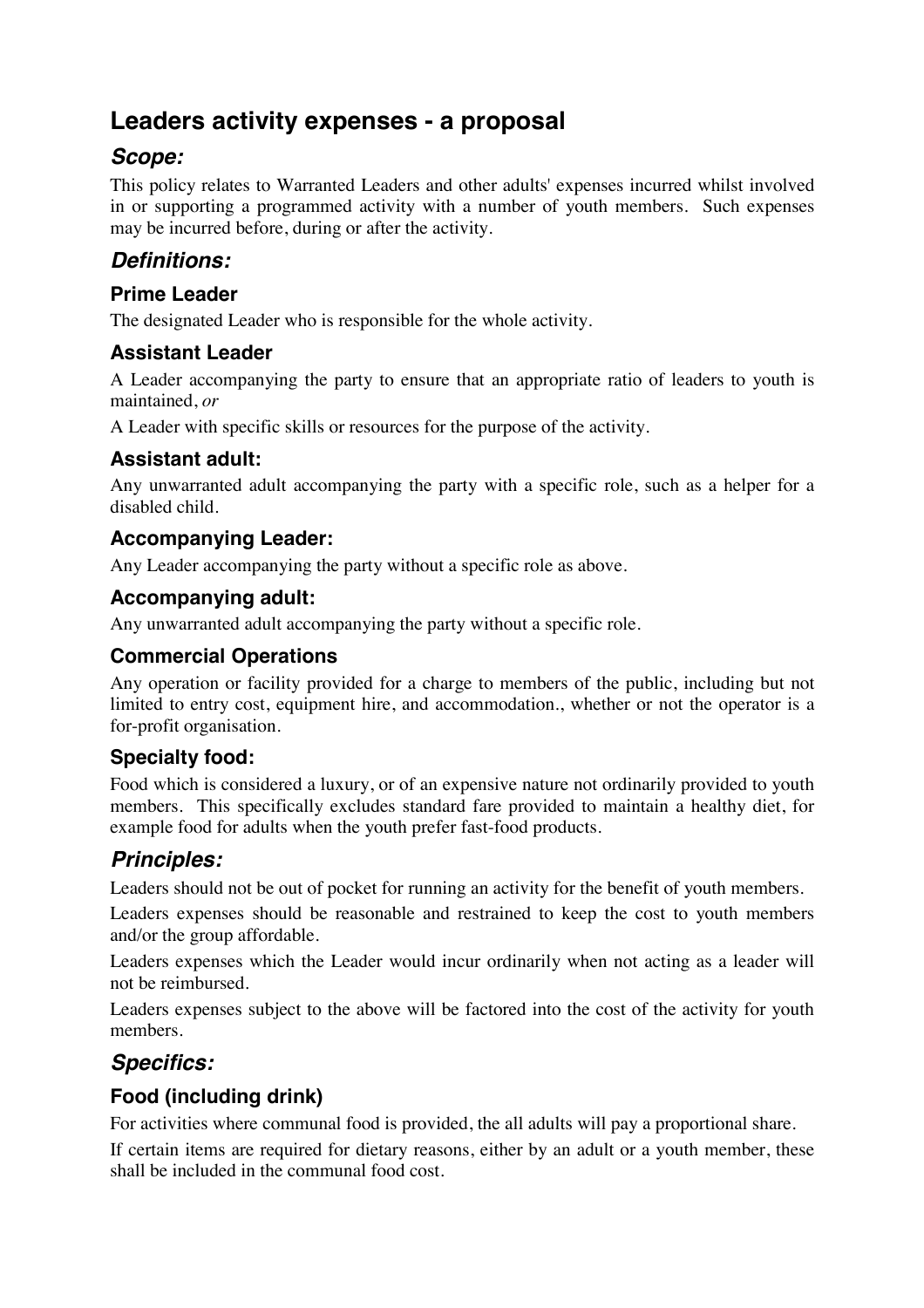Any speciality foods purchased for other than dietary reasons shall be offered to all members of the activity; otherwise the cost will be borne by the purchaser.

## **Accommodation**

Accommodation costs for the Prime Leader and Assistant Leaders of an activity will be spread across the other membes of the party.

Accompanying Leaders are expected to pay a proportional share.

## *Commercial Activity costs:*

Costs for entry and equipment hire to commercial operations will be reimbursed if the adult is specifically required to take part in the activity. If participation is optional, the adults will incur their own costs.

## *Transport costs:*

All members of the party not driving a vehicle or making their own way to an activity will be expected to contribute to a pool to reimburse vehicle mileage expenses. This includes family members of the drivers.

The pool will be distributed to the drivers dependent upon the type of vehicle.

There will be a standard scale of charges established, which will be reviewed at least annually.

Where bulky equipment for the purpose of the activity is to be carried either in a vehicle or a trailer, the driver of the vehicle shall be compensated over and above the standard rate.

Drivers will be responsible for all maintenance and running costs of their vehicles other than mileage, whether or not caused by themselves or another person. If a vehicle is damaged, the driver is responsible for recovering the costs where appropriate.

## *Additional expenses:*

Where specific expenditure for expendable items other than the above is required for an activty, the costs shall be apportioned across all participants. For example, rifle ammunition.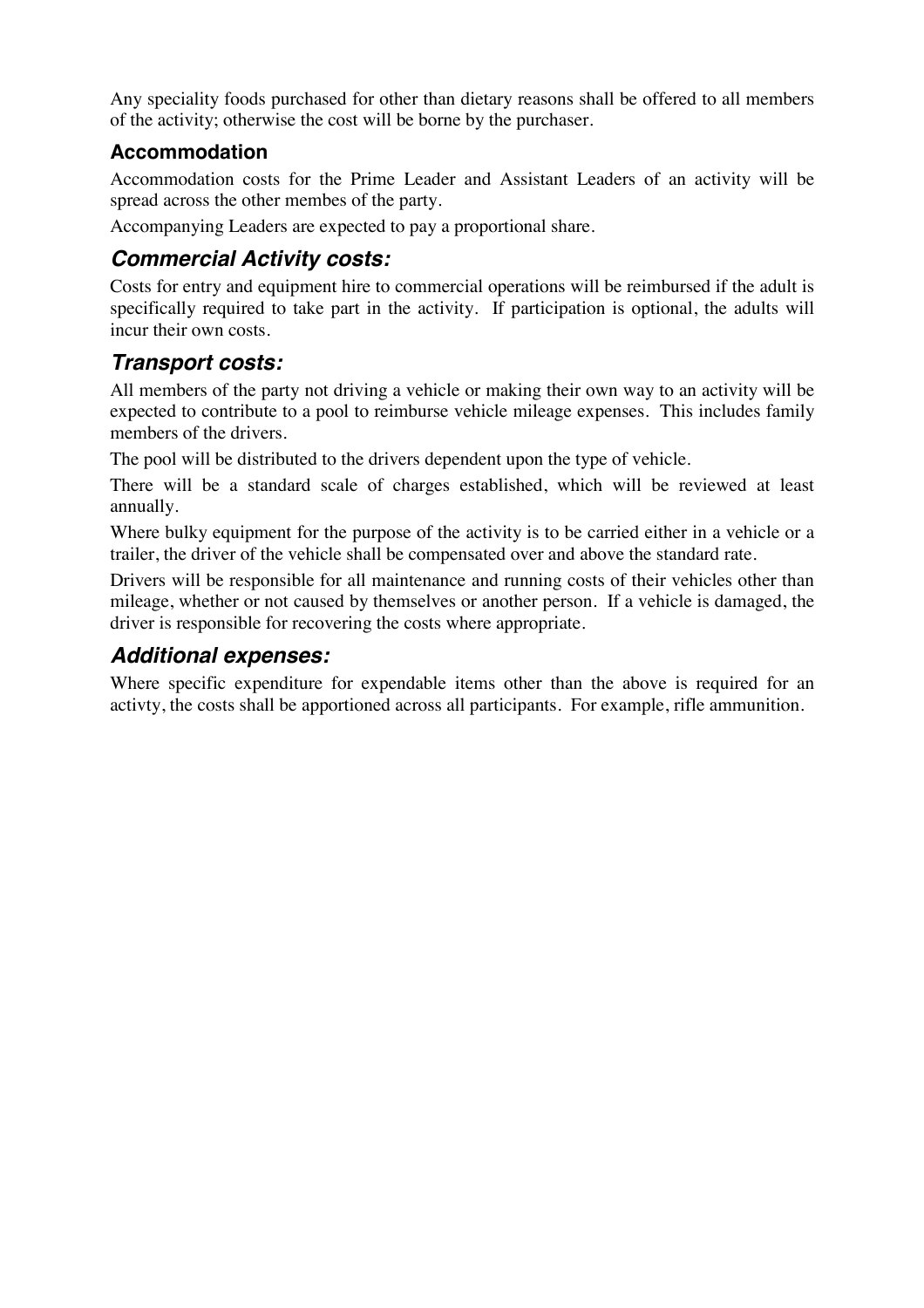

# **Memo**

To: Committee From: Donald Clark, Melissa Hare **Date:** 31 July 2012 **Subject:** On setting future subscription levels for the Group

#### **Purpose**

To propose an approach for setting future subscription levels for the Group

## **The nature of the problem**

Setting of subscription levels is a pricing problem. If we set them too low, we fail to cover enough of our basic operating costs, placing too large a burden on fundraising to maintain the Group. If we set them too high, we discourage membership.

Good pricing comes from having a clear understanding of your pricing strategy. In this paper, we assess a range of strategies for setting subscription levels:

- Set them to ensure we can cover the costs of a standard weekly evenings programme (basic cost recovery)
- Set then to ensure we can cover the costs of an enhanced weekly programme plus some weekend activities (enhanced cost recovery)
- Set them to be comparable to similar youth activities (market match)
- Set then to maximise membership (membership growth)
- Set them to match perceived value of membership (value-based)

#### **Current subscription levels**

At our 2011 AGM the Committee resolved to maintain subscriptions at their current levels.

- \$120 for one member (*n*)
- \$220 for families with two or more members (*n \* 1.8*)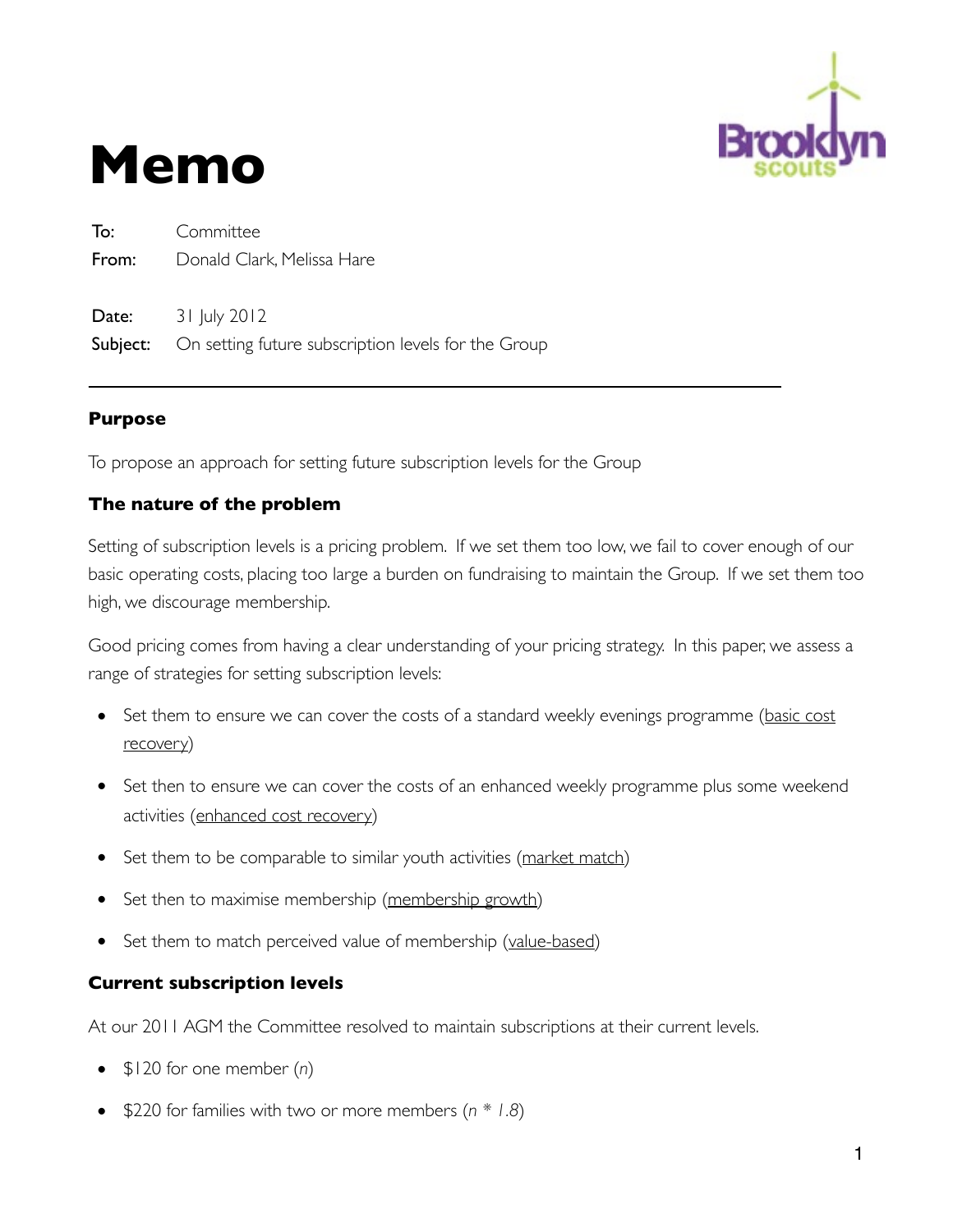• \$250 for families with three of more members (*n \* 2.1*)

These levels have been the same for approximately [5?] years.

## **Analyzing the options**

## Basic cost recovery

Operational costs for the Group include lease, insurance, power, leader training [*others*], and a small discretionary section activities allowance. Added to this we have to pay Scouts NZ a national fee of [\$xx] per youth. This leads to a total basic operating cost for the group of c. \$[xxxxx].

• Assuming a membership level of around [40 at single family equivalents] this implies a yearly subscription of **\$[xxx]**.

## Enhanced cost recovery

If we assume on average 4 weekend activities each year at an average cost of \$40 and an average 50% attendance, this amounts to  $160 \times 20$ [?] = \$3,200. Adding onto this an extra \$150 per section each year for enhanced activities during the week (bus hire for trips, entry to attractions) takes us to \$3,800.

This additional \$3,800 can be added to the 'basic cost recovery' option to get an annual recovery target of [\$xxxx]

• Assuming a membership level of around [40 at single family equivalents] this implies a yearly subscription of **\$[xxx]**.

## Market Match

Consider some other activities that our youth get involved with.

- Pippins:  $$180$  each year plus biscuit fundraising profit target of  $>=$  \$50
- [*NEED ANOTHER SCOUT TROOP COSTS HERE*]
- Swimming: \$120 \$170 each term
- Music lessons: \$250 \$300 each term

It is probably not truly appropriate to compare our subscription levels against professionally tutored activities given the volunteer status of the Troop. Against the most comparable activity (Pippins) we are 2/3 the cost. And have a softer expectation of additional contribution via fund raising.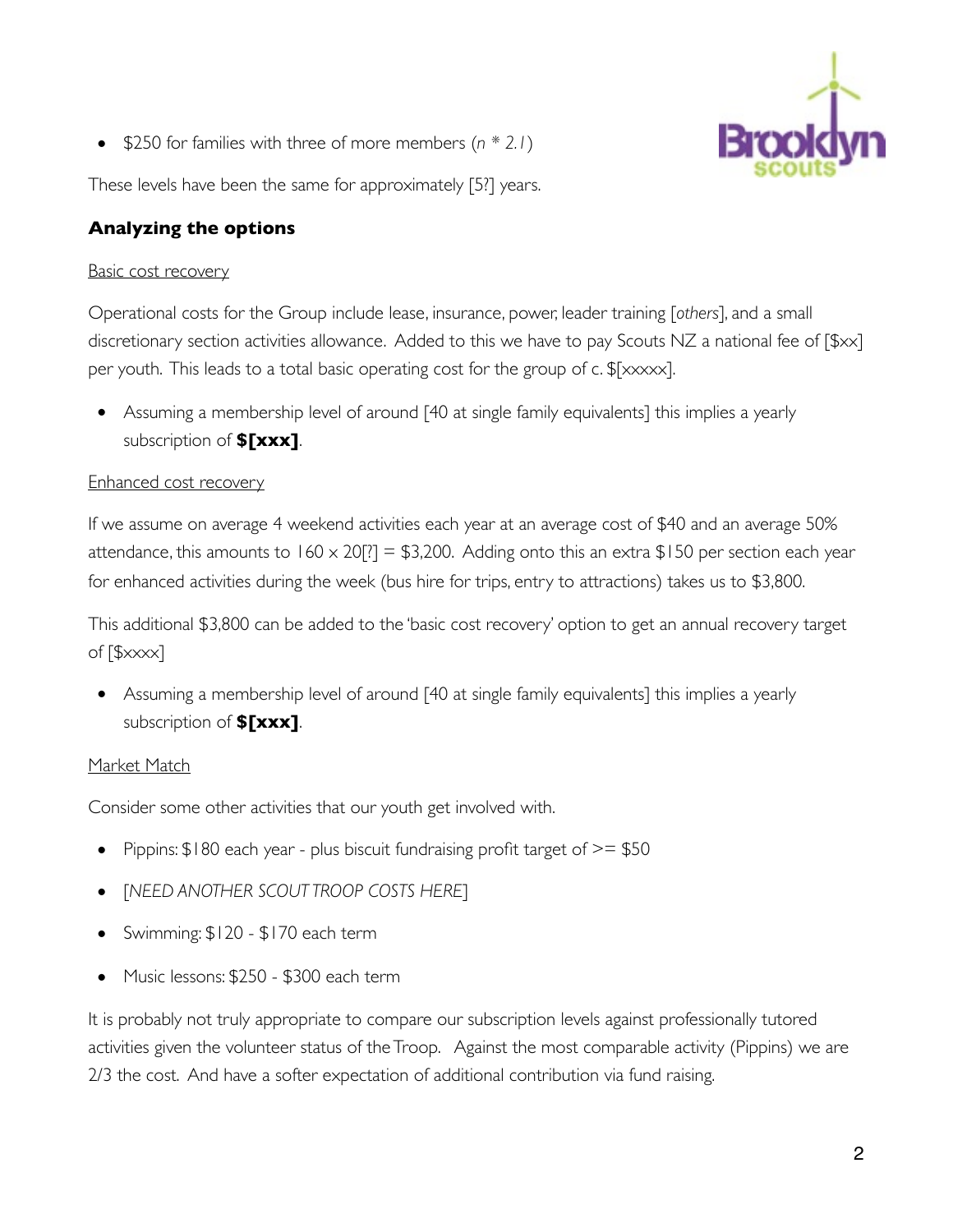

• A Market March pricing strategy would see us setting subscription levels starting at **\$180** each year (single family member).

#### Membership growth

A pricing strategy aimed at growth generally means a price that is set below current cost recovery levels. This assumes that at some point either:

- a. volumes will grow such that unit price will reduce (leading to sustainable / profitable operation)
- b. pricing can rise in the future without impacting the numbers of youth paying
- c. other income cross-subsidises ongoing operating costs

Point (a) isn't relevant to Brooklyn Scouts - we have a largely fixed cost base (apart from the variable National fee payable to Scouts NZ, the risk of which is balanced by variable income from subs).

Point (b) has moral and financial risk - it is unclear if we could decently support a strategy of "hooking people in" with the plan of raising subscriptions in the future, nor that we could maintain the numbers of youth.

Point (c) is effectively what we are doing currently. Our budget contains an explicit fundraising target of \$  $[xxxx]$ .

The problem with equating a low subscription level to growth - is that you can't! See discussion below on inelasticity.

However, assuming that families have a choice, and that Scouting offers a comparable experience for youth, our current subscription level of **\$120** could be considered a growth level.

#### Value-based

Pricing theory says that you should understand what the perceived value of your offering is to those you are 'selling' to. Pricing your offering to this value point extracts maximum income.

Value can be measured in many ways: the value of a substitute offering, what a fair open market will pay, emotional value of parents, future benefit of participation to youth.

However, Scouting is an personal experience. It has no immediate, quantifiable financial value. It is not a service that is easily substituted (except perhaps by another scouting or youth group in the area). As such, we reject value-based pricing as a strategy.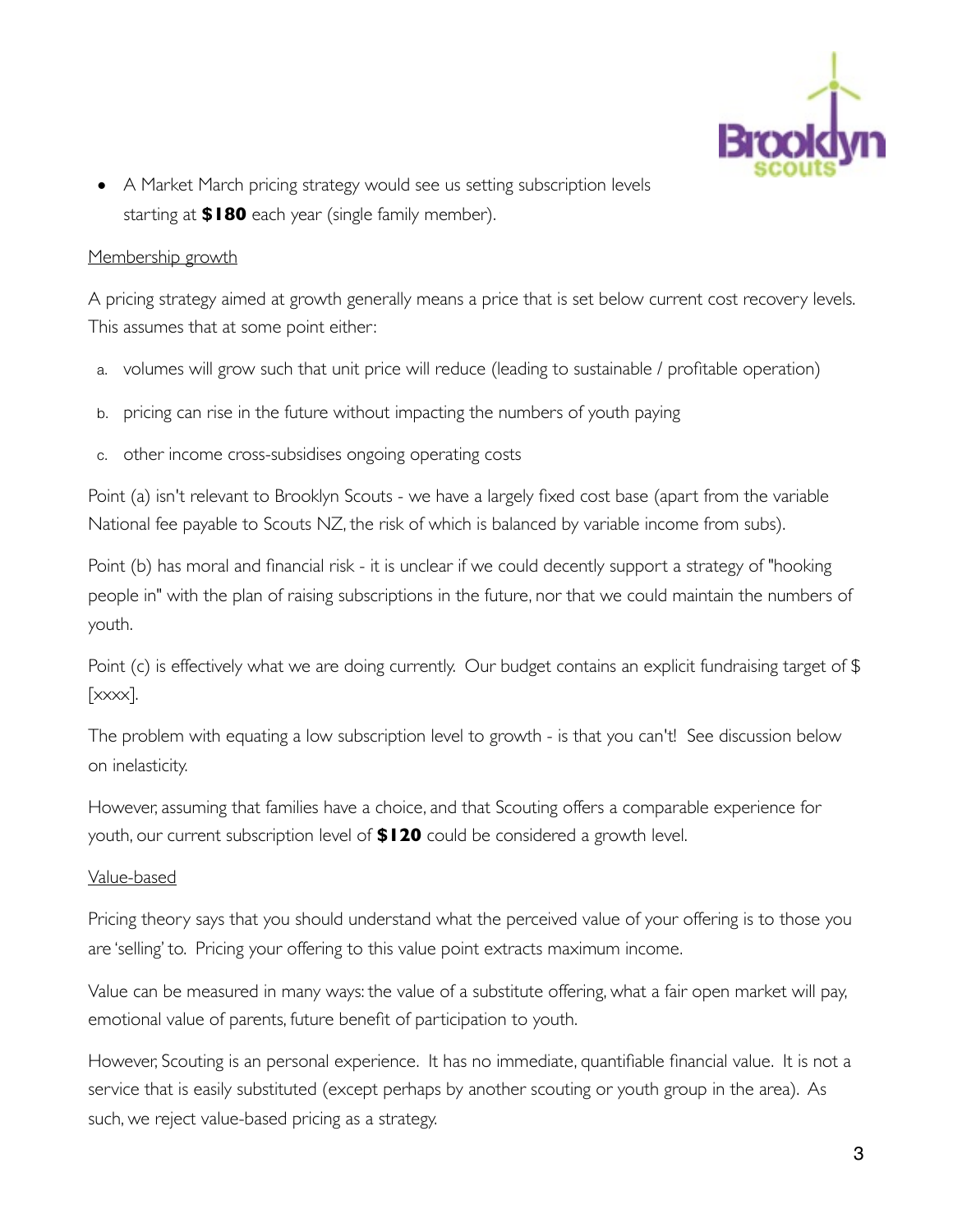

## **Relationship between pricing and membership (elasticity)**

The nature of the relationship between our subscription price and the levels of youth membership (elasticity) needs to be considered.

Brooklyn and South West Wellington are reasonably affluent area (noting, of course, hardship exists in any community, especially these days).

Attending keas, cubs and scouts (to a lesser extant) is a decision typically made by the parent/caregiver. There are a large number of choices that our Group competes with. These choices very often have higher prices associated with them (certainly if clothing and kit are included).

Also, the time of day that our Sections meet requires parental commitment to drop-off / pick-up, but does not perform any function of 'after school care'.

For the reasons above, we contend that the relationship between subscriptions levels and membership levels is weak (assuming subscription levels are within some moderate variation from comparable activity choices).

We further contend that the key driver of youth numbers in the Group is the quality of experience we offer, and the subsequent positive word of mouth that generates in our target market of parents/ caregivers and older youth.

#### Potential negative impact of a perceived high price

Setting a price that is perceived to be too high could have a negative impact in other parts of the troop's activities. It can lead to a view from parents / caregivers that they are "purchasing" a service and lead to a downturn in levels of voluntary parental support.

#### **Analysis & recommendations**

The above discussion indicates that:

- 1. our subscriptions levels are [substantially] below sustainability given our base costs, and we are relying on significant fund-raising activities just to survive year on year.
- 2. our subscriptions levels are approximately 2/3 of those for similar activities in the local community.
- 3. there is probably a weak relationship between subscriptions levels and youth membership levels (within reasonable bounds), with quality of experience being the likely primary driver.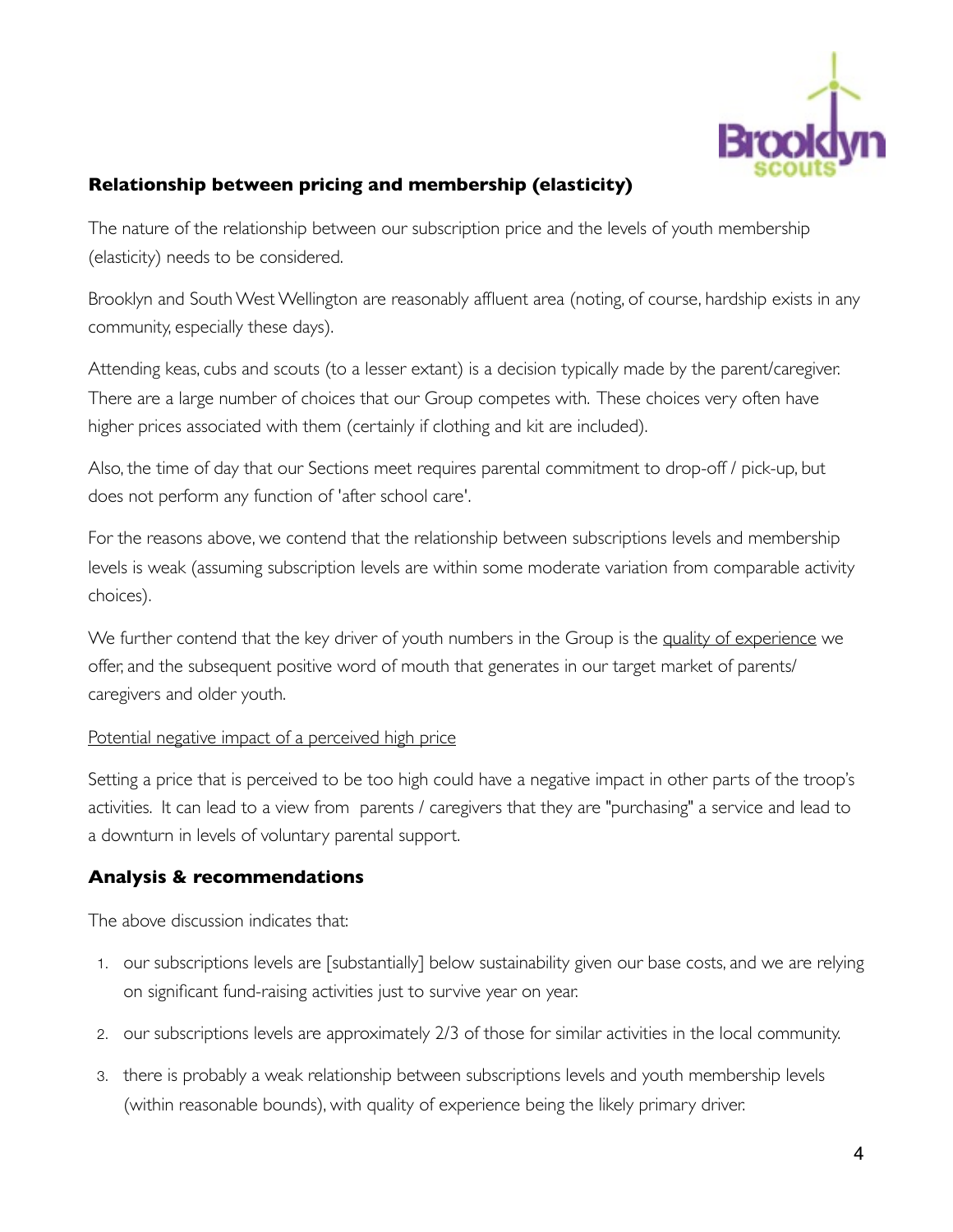

This paper recommends a **bounded market match strategy** for setting a subscription level for Brooklyn Scouts. Such a strategy might be implemented by applying the following rules:

- 1. set single family member subscription level at a level that covers at least a good proportion of basic costs (60%??), but is constrained by being within15% higher than comparable youth activities
- 2. If the subscription level required to cover 60% of our basic costs deviates by more than 15% from comparable youth activities then youth and parents / caregivers must be consulted on on whether:
	- 2.1. to increase the subscription level, decrease spending, spend reserves (or some combination) where '60% level' exceeds market + 15%
	- 2.2. to reduce the subscription level, increase savings, or increase spending (or some combination), where the '60% level' is less than market -15%
- 3. Not withstanding the above points, for multi-member families the pricing should at a minimum cover the costs of the relevant national subscription levels plus [\$50??]

#### **Setting a future subscription level**

Applying the above rules would give a subscription level between c. \$160 and \$200 for the year (individual youth member).

Using the same scale as exists for families with multiple youth members gives:

- **\$160 \$200** for one member (*n*)
- **\$290 \$360** for families with two or more members (*n \* 1.8*)
- **\$340 \$420** for families with three of more members (*n \* 2.1*)

(These multiples meet rule 3 for ensuring that, at least, national subscription levels are covered.)

#### Glide path:

The change in subscription levels from today in the above recommendation is significant (in some cast > 50%). To soften the impact of such an increased we recommend that:

1. any agreed increase in subscription levels be introduced over a two year period from 2013 to 2014 to minimise impact on parents / caregivers.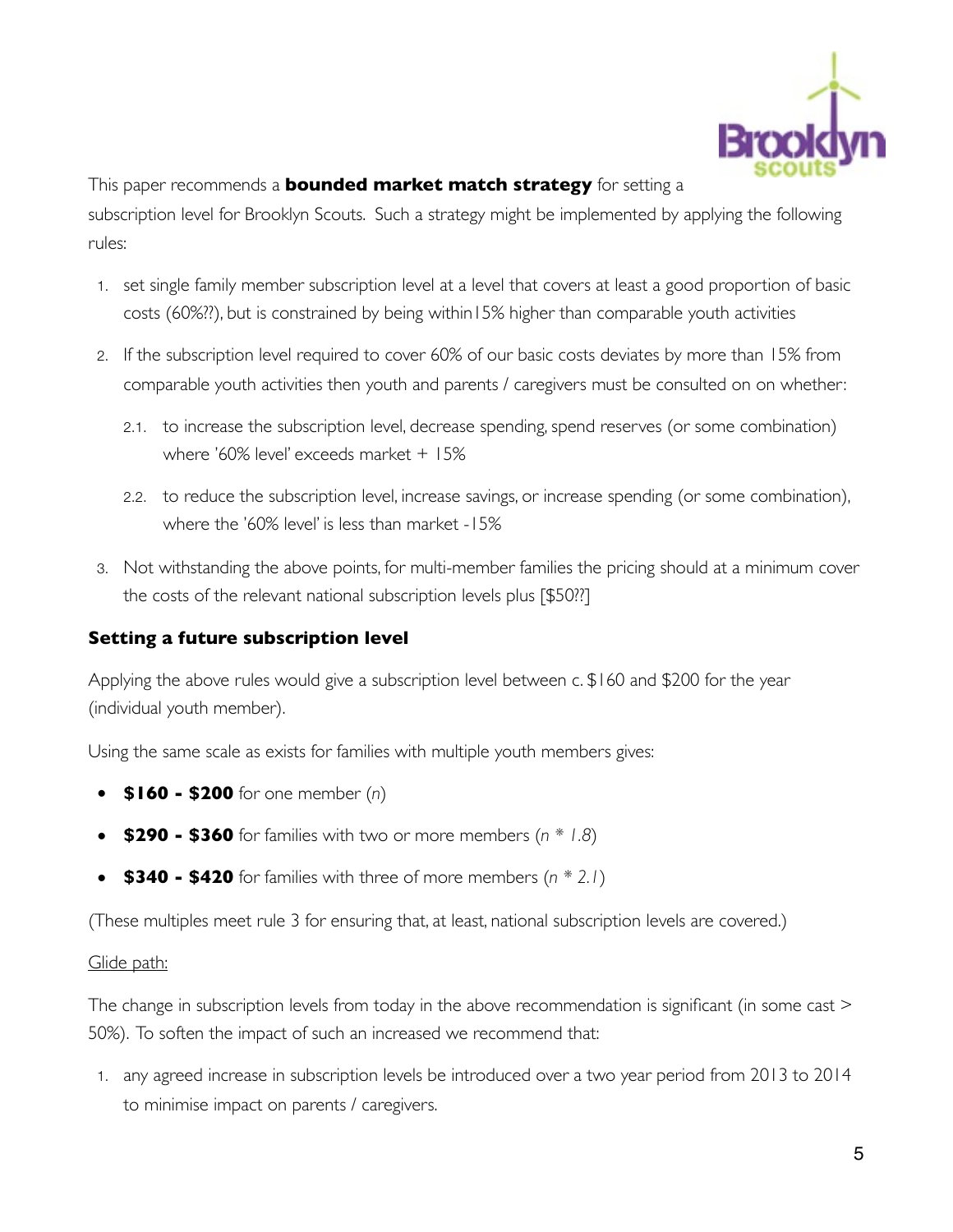

2. subscription levels are revised annually from 2015 using the above approach

END OF PAPER6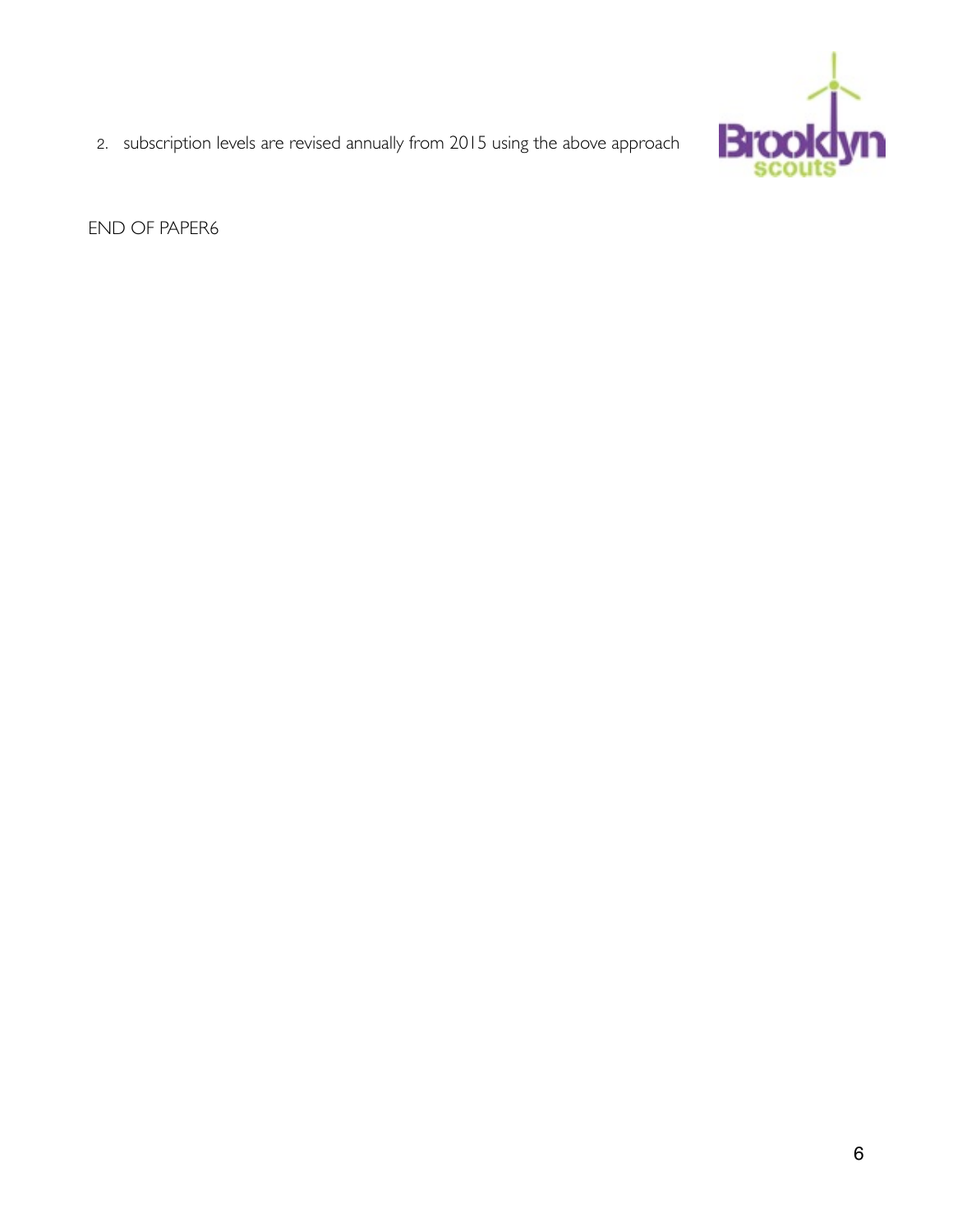#### Committee Budget & Acutal Tracking for Oct 11-Sept12

| <b>INCOME</b>                                                                                                                                                                                                                                                                                                                                                                                                                                                                                                                                                                                                                                                         |                          | Oct-Sep 11<br>Actual |                                        | Oct-Sep 12<br><b>Budget</b>                        | Notes                                           |                            | FY12 YTD                             |              | Oct-11 |                          | Nov-11     |              | $Dec-11$    |          | Jan-12    |          | Feb-12         | Mar-12 |        |                    | Apr-12     |                      | $May-12$                 |                                           | $Jun-12$       |                         | $Jul-12$ |                 | Aug-12          | Sep-12 |
|-----------------------------------------------------------------------------------------------------------------------------------------------------------------------------------------------------------------------------------------------------------------------------------------------------------------------------------------------------------------------------------------------------------------------------------------------------------------------------------------------------------------------------------------------------------------------------------------------------------------------------------------------------------------------|--------------------------|----------------------|----------------------------------------|----------------------------------------------------|-------------------------------------------------|----------------------------|--------------------------------------|--------------|--------|--------------------------|------------|--------------|-------------|----------|-----------|----------|----------------|--------|--------|--------------------|------------|----------------------|--------------------------|-------------------------------------------|----------------|-------------------------|----------|-----------------|-----------------|--------|
| <b>Stadium Fundraising</b><br>Other Fundraising<br>Venturer Fundraising                                                                                                                                                                                                                                                                                                                                                                                                                                                                                                                                                                                               | \$                       | 8,654                | -S<br>Ŝ                                | 3,000<br>2,000                                     | A<br>B<br>c                                     | \$                         | 8,904                                |              |        | \$                       | 3,293      | - \$<br>Ŝ    | 4,193<br>60 |          |           |          |                |        |        |                    |            | \$.<br>\$            | 593<br>50                | $\ddot{\mathsf{S}}$<br>$\mathsf{\hat{S}}$ | 574<br>60      | -\$                     | 380      | \$              | 250             |        |
| Subscriptions<br>Interest<br>Donations & Misc<br>Grant Application - Equipment & Activities<br>Grant Application - Uniform/Scarfs/Badges/Leadership/Training                                                                                                                                                                                                                                                                                                                                                                                                                                                                                                          | -\$                      | 43                   | Ŝ<br>Ŝ<br>\$<br>-S                     | 4,500<br>80<br>200<br>3,000<br>1,000               | D<br>E                                          | \$<br>\$<br>\$             | 1,620<br>43<br>5                     | \$           | 8      | -\$<br>\$                | 9<br>5     | -S           | 9           | - \$     | 10        | - \$     | 6              |        |        |                    |            | Ŝ.                   | 840                      | \$                                        | 720            |                         |          | \$              | 60              |        |
| Grant Application - Hall Maintenance (TBC)<br><b>Activity Fees - Venturers</b><br><b>Activity Fees - Scouts</b><br><b>Activity Fees - Cubs</b><br>Activity Fees - Keas                                                                                                                                                                                                                                                                                                                                                                                                                                                                                                |                          |                      |                                        | <b>TBC</b>                                         | F<br>E<br>F<br>F                                |                            |                                      |              |        |                          |            |              |             | \$<br>\$ | 175<br>63 |          |                |        |        |                    |            | \$                   | 230                      | $\ddot{s}$<br>\$                          | 275<br>330     | \$                      | 45       | \$              | 992             |        |
| Total Income                                                                                                                                                                                                                                                                                                                                                                                                                                                                                                                                                                                                                                                          |                          |                      |                                        | \$13,780                                           |                                                 |                            | \$10,571                             | \$           |        | 8 \$                     | 3,307      | - \$         | 4,263       | S.       | 248       | \$       | 6 <sup>5</sup> |        | $\sim$ | \$                 | $\sim$     | \$                   | $1,713 \quad$ \$         |                                           | 1,959          | S.                      | 425      | \$              | 1,302           | S.     |
| <b>OPERATING EXPENSES</b>                                                                                                                                                                                                                                                                                                                                                                                                                                                                                                                                                                                                                                             |                          | Oct-Sept<br>Actual   |                                        | Oct-Sept<br><b>Budget</b>                          | Notes                                           |                            | <b>YTD</b>                           |              | Oct    |                          | Nov        |              | Dec         |          | Jan       |          | Feb            | March  |        |                    | April      |                      | May                      |                                           | June           |                         | July     |                 | Aug             | Sept   |
| <b>Electricity (Genesis)</b>                                                                                                                                                                                                                                                                                                                                                                                                                                                                                                                                                                                                                                          | -Ś                       | 293                  | -S                                     | 400<br>1,000                                       | G                                               | \$                         | 427                                  | $\mathsf{S}$ | 123    | $\mathsf{S}$             | 42         | $\mathsf{S}$ | 9           | \$       | 9         | -\$<br>Ś | 32<br>856      |        |        | $\mathsf{\hat{S}}$ | 38         |                      |                          | \$                                        | 41             | - \$                    | 77S      |                 | 57              |        |
| <b>Fundraising Expsenses</b><br>Bank charges<br>Equipment<br>National Fees<br>Insurance<br>WCC (lease on land)<br><b>Badge Fees</b><br>Stationary/Copying/Website                                                                                                                                                                                                                                                                                                                                                                                                                                                                                                     | $\ddot{\varsigma}$<br>\$ | 225<br>1,758         | Ŝ<br>-S<br>-\$<br>-\$<br>-S<br>Ŝ<br>.s | 10<br>1,000<br>4,320<br>3,000<br>200<br>400<br>350 | н<br>$\mathbf{J}$<br>К<br>L<br>L                | Ŝ.<br>\$<br>\$<br>\$<br>\$ | 8<br>544<br>1,758<br>3,864<br>$\sim$ |              |        | \$<br>$\mathsf{\hat{S}}$ | 132<br>856 | \$           |             | 27S      | 66        |          |                |        |        |                    |            | \$<br>\$<br>\$<br>\$ | 5<br>289<br>901<br>3,864 | \$                                        | $\overline{2}$ | $\ddot{\varsigma}$<br>Ś | 1<br>30  |                 |                 |        |
| Training & Development<br>Uniform Cost/Scarf Material<br>Hall Consumable/Upkeep<br><b>Activity Expenses - Venturers</b><br><b>Activity Expenses - Scouts</b><br><b>Activity Expenses - Cubs</b><br>Activity Expenses - Keas                                                                                                                                                                                                                                                                                                                                                                                                                                           |                          |                      | -S<br>Ŝ<br>-S<br>Ŝ<br>Ŝ<br>.s<br>Ŝ     | 1,000<br>500<br>300<br>250<br>250<br>250<br>250    | L.<br>M<br><b>L</b><br>N<br>N<br>N<br>${\sf N}$ |                            |                                      |              |        |                          |            |              |             | \$       | 484       |          |                |        |        |                    |            | \$<br>Ŝ.             | 300<br>421               |                                           |                | \$                      | 358      | \$<br>Ŝ.<br>-\$ | 25<br>382<br>29 |        |
| <b>Total Expenses</b>                                                                                                                                                                                                                                                                                                                                                                                                                                                                                                                                                                                                                                                 |                          |                      |                                        | \$13,480                                           |                                                 | \$                         | 6,600                                | S.           | 123    | \$                       | 1,031      | - \$         | 35          | - \$     | 558       | - \$     | 888            | -\$    | $\sim$ | $\mathsf{S}$       | $38 \quad$ |                      | 5,779                    | \$                                        | 43             | - \$                    | 466      | \$              | 494             | Ŝ.     |
| NET OPERATING PROFIT                                                                                                                                                                                                                                                                                                                                                                                                                                                                                                                                                                                                                                                  |                          |                      | \$                                     | 300                                                |                                                 |                            | $$3,972$ -\$                         |              | 115    | S.                       | $2,276$ \$ |              | $4,228 - 5$ |          | $310 - 5$ |          | 882 \$         |        | $\sim$ | -\$                | $38 - 5$   |                      | 4,066                    | \$                                        | $1,916 - $$    |                         |          | $41 \quad$      | 808 \$          | $\sim$ |
| Account Balance                                                                                                                                                                                                                                                                                                                                                                                                                                                                                                                                                                                                                                                       |                          |                      |                                        | \$12,701                                           |                                                 |                            |                                      | \$           | 13,158 | $\ddot{\mathsf{S}}$      | 16,363     |              | 15, 466.16  |          |           |          |                |        |        |                    |            |                      |                          |                                           |                |                         |          |                 |                 |        |
| \$14,352.21<br>Notes<br>Westpac tx<br>A guess at the moment - needs to be confirmed.<br>21-Feb-12<br>A<br>В<br>A guess at total fundrasining as discussed at meeting including:<br>Chocolate<br>Firewood?<br>BBQ's<br>others?<br>C<br>Understand that Venturer fundraising is ring fenced - 70% of fundraising income<br>D<br>Based on Roll sent out by Gavin 11 Dec 2012 - 48 Scouts/Keas/Cubs - assumptions made to accommodate reduced fees for mutiple family members<br>E.<br>A guess<br>F.<br>This is a line item to record income from camps/activity fees for each of the areas<br>G<br>A guess - to cover things like forklift training etc.<br>н<br>A guess |                          |                      |                                        |                                                    |                                                 |                            |                                      |              |        |                          |            |              |             |          |           |          |                |        |        |                    |            |                      |                          |                                           |                |                         |          |                 |                 |        |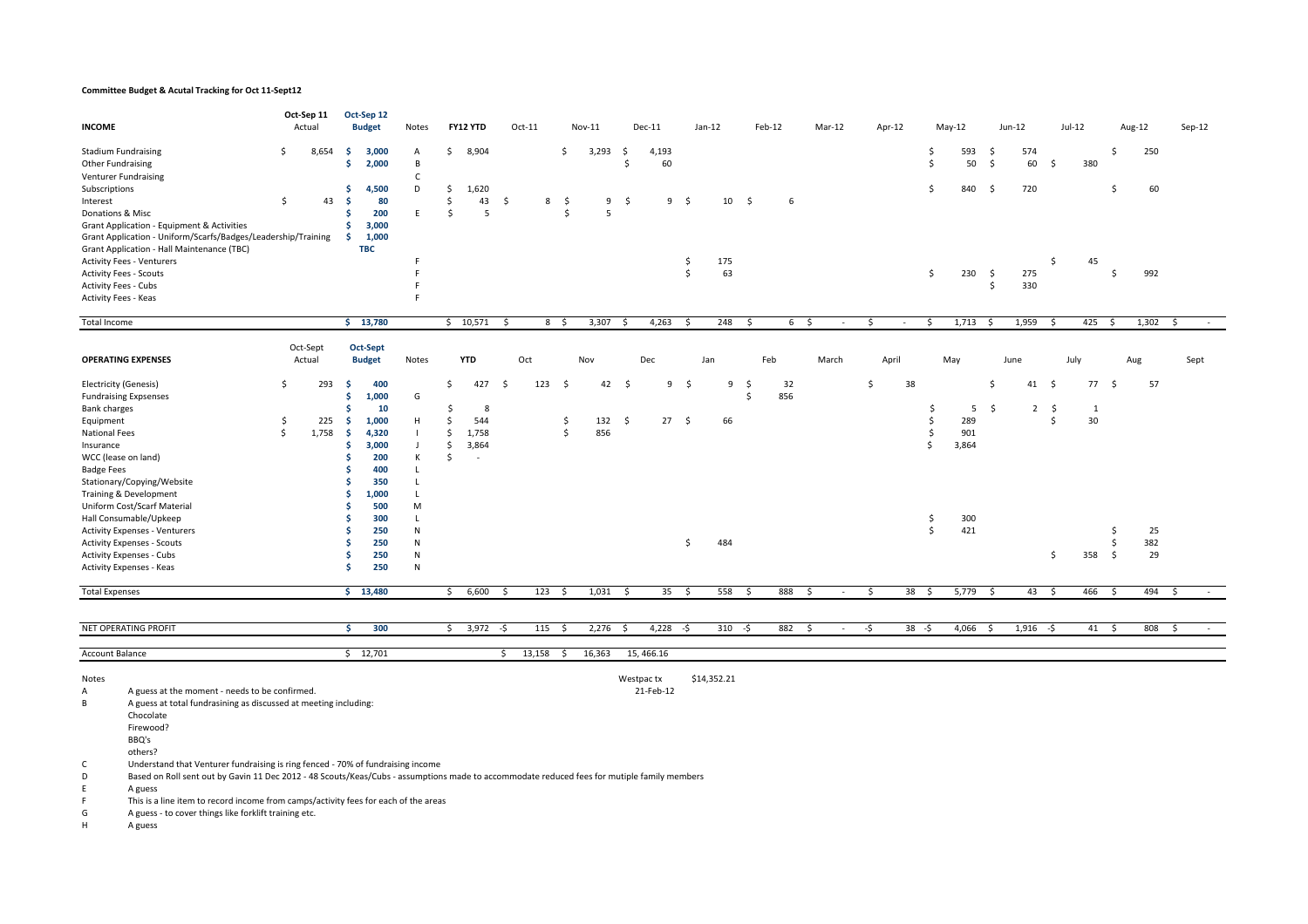- I 48 Keas, Cubs, Scouts at \$90 each<br>J Fstimate based on discussions
- J Estimate based on discussions<br>K Based on previous vears
- k<br>
K Based on previous years<br>
L All guesses
- L<br>
M
Buesses<br>
M
If we fund n
- M If we fund new uniforms will this be more?<br>N This is a line item to record expenses from c
- N> This>is>a>line>item>to>record>expenses>from>camps/activity>fees>for>each>of>the>areas> Budget>in>this>space>also>allows>allowance>for>each>group>for>activities>during>the>regular>meetings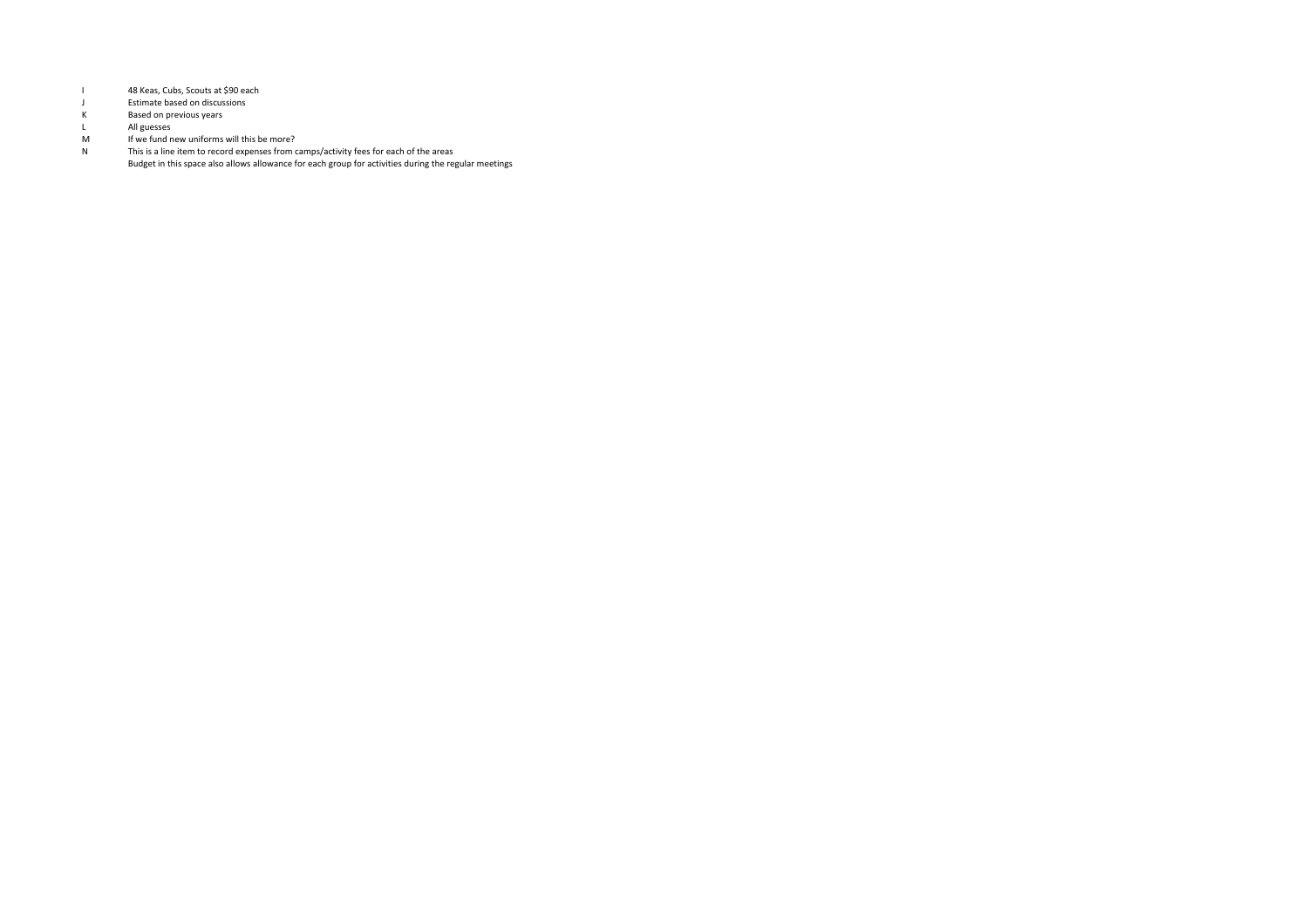#### 38-9012-0430404-00

#### February

- 3-Feb-12 CASH DEPOSIT ;CQ BOOK FEE
- 14-Feb-12 CHEQUE DUTY:
- 20-Feb-12 FROM A & L NUGTEREN ;Nugteren Fees
- 20-Feb-12 Direct Credit MR A G CATTANACH AND ;Ref: Cattanach Alexander
- 21-Feb-12 Direct Credit EWERS CD ;Ref: Ewers M Ewers M Ewers M
- 21-Feb-12 Direct Credit BROOKLYN SCOUT:
- 21-Feb-12 Direct Credit MR K F MALONEY & MRS ;Ref: Maloney
- 23-Feb-12 FROM M L STASSEN M A BERES ;O Beres Cubs Beres
- 23-Feb-12 FROM D S & M D CLARK : SUBS CLARK
- 24-Feb-12 CASH & CHEQUE DEPOSIT;
- 24-Feb-12 CHEQUE DEPOSIT;
- 26-Feb-12 FROM R F & L N ZAHER ;Ben Zaher Annual Fees
- 27-Feb-12 FROM L EATON ; xavier small
- 28-Feb-12 Direct Credit BOYES G M ;Ref: Camp fee Boyes Cubs and
- 29-Feb-12 Direct Credit MR D G MCGLASHAN AND ;Ref: 2012 Subs Kris Em Dawn
- 29-Feb-12 CHEQUE CLEARANCE FEE;

#### March

- 5-Mar-12 Direct Debit -GENESIS POWER LIMITED ;Ref: 8807904501 E 0015982990
- 6-Mar-12 PAY sue devereux ;s.dervereux saywells reimburse
- 6-Mar-12 PAY rebekah ;rebekah keas expenses
- 6-Mar-12 PAY scout assoc : scout assoc
- 6-Mar-12 PAY tranz skills ;tranz skills
- 6-Mar-12 PAY t w gray; t w gray shooting saywells
- 9-Mar-12 CHEQUE DEPOSIT;
- 9-Mar-12 Bill Payment Grayson Poll ;Ref: Grayson PollScout sub
- 9-Mar-12 Bill Payment WALKER C A ;Ref: grayson pollcamp fee
- 12-Mar-12 FROM T M & H M PULFORD ;J E Pulford
- 13-Mar-12 Direct Credit MR RF NIVEN & DR MC ;Ref: niven firewoforewood
- 21-Mar-12 CHEQUE 1;
- 21-Mar-12 CHEQUE 2;
- 24-Mar-12 PAY devereux ;devereux badges
- 24-Mar-12 PAY McGlashan ;McGlashan hall key
- 24-Mar-12 PAY McGlashan ;mcglashan forklift
- 24-Mar-12 PAY scouts nz ;scouts nz shirts
- 28-Mar-12 CHEQUE 3;
- 30-Mar-12 Direct Credit SPOTLESS FACILITY ;Ref: SPOTLESS PAYMENT 208285
- 31-Mar-12 TRANSACTION FEES;

#### April

- 1-Apr-12 FROM A M SIMES E E P BENNETT; Simes
- 2-Apr-12 Direct Credit MR D L STEWART ;Ref: Choc Money
- 3-Apr-12 CASH DEPOSIT ;
- 3-Apr-12 Direct Credit MR D L STEWART ;Ref: Cub Choc Mon
- 3-Apr-12 PAY D J plumbing ;D J plumbing boiler
- 3-Apr-12 Direct Debit -GENESIS POWER LIMITED ;Ref: 8807904501 E 0016311506
- 4-Apr-12 Direct Credit MR D L STEWART; Ref: Choc Money
- 11-Apr-12 Direct Credit EWERS CD ;Ref: Saywells Ewers Mathieu
- 17-Apr-12 Direct Credit MR D C BUTTERFIELD & ;Ref: Camp Matthew Butterfield
- 18-Apr-12 Direct Credit MS D F CHURCH AND ;Ref: VeneerCaitliScouts Sub
- 30-Apr-12 TRANSACTION FEES;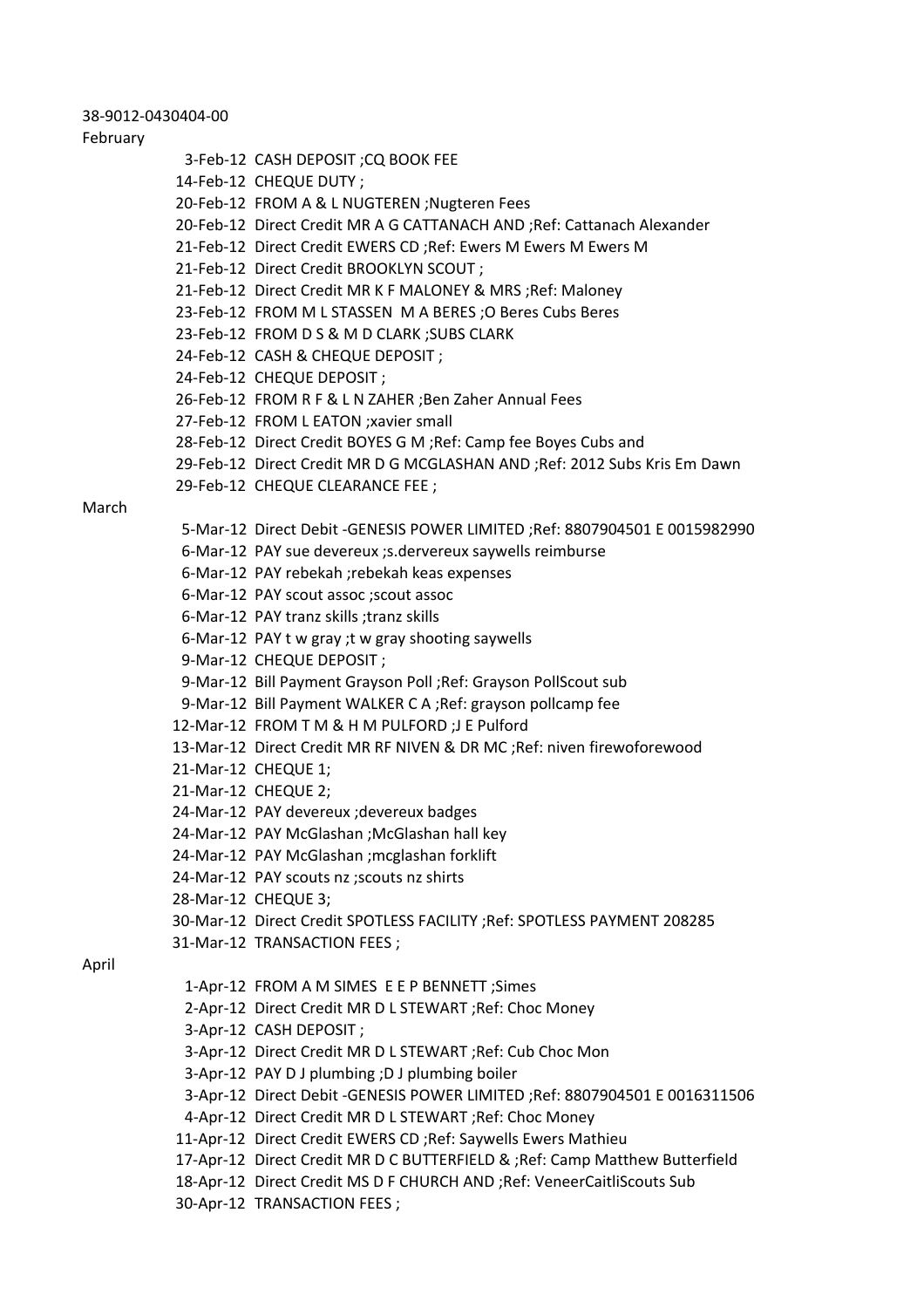May

June

|  | 7-May-12 Direct Credit MR D G MCGLASHAN AND ; Ref: January 2012Saywells dawn and em  |
|--|--------------------------------------------------------------------------------------|
|  | 7-May-12 Bill Payment CHURCH/VENEER ; Ref: Saywells Caitlin&Deni                     |
|  | 7-May-12 Bill Payment CHURCH/VENEER ; Ref: Annual sub C Veneer                       |
|  | 7-May-12 Direct Debit -GENESIS POWER LIMITED ;Ref: 8807904501 E 0016664655           |
|  | 8-May-12 Direct Credit MR M A PRESTWOOD AND ; Ref: AnnualSubs Edward Prestwood-Smith |
|  | 8-May-12 Bill Payment CHURCH/VENEER ; Ref: Saywells Prestwood Sm                     |
|  | 10-May-12 PAY Jlt ;Jlt Insurance                                                     |
|  | 11-May-12 Direct Credit DR S A JACKSON AND ; Ref: roberts subs                       |
|  | 11-May-12 PAY scout assoc ; national fee                                             |
|  | 17-May-12 CHEQUE 8; - Dwights, camping equipment                                     |
|  | 17-May-12 CHEQUE 6; Seywells Camp Ventures and Scouts??                              |
|  | 17-May-12 CHEQUE 10; Toilet                                                          |
|  | 21-May-12 CHEQUE 11; - Bunning Equipment                                             |
|  | 21-May-12 CHEQUE 7; Bunnings - equipment                                             |
|  | 22-May-12 Direct Credit MR D C BUTTERFIELD & ; Ref: Butterfield Annual sub           |
|  | 24-May-12 FROM CJ & S E CRESSWELL ; Hall Hire Cresswell                              |
|  | 24-May-12 Direct Credit MR D C MARE & MS M J ; Ref: 2012 Alaigne Mareannualsub       |
|  | 25-May-12 TRANSFER TO BROOKLYN 1909 SCOUT GROUP - 01 ; Tx to Saving                  |
|  | 25-May-12 Direct Credit MR D ZELAS & ; Ref: H Zelas Scouts fees                      |
|  | 28-May-12 Direct Credit Hughes W M & Ha ; Ref: Annual Sub Thomas HUGHES              |
|  | 31-May-12 Direct Credit SPOTLESS FACILITY ; Ref: SPOTLESS PAYMENT 212314             |
|  | 31-May-12 TRANSACTION FEES;                                                          |
|  | 5-Jun-12 Direct Debit -GENESIS POWER LIMITED ;Ref: 8807904501 E 0016975817           |
|  | 8-Jun-12 Bill Payment CHURCH/VENEER ; Ref: VeneerChurchEl Rancho                     |
|  | 11-Jun-12 FROM D W MARS M S LUNN ; Subs ReneMarsLunn                                 |
|  | 11-Jun-12 FROM D W MARS M S LUNN ; Camp 22-6-12 ReneMarsLunn                         |
|  | 12-Jun-12 Direct Credit DR S A JACKSON AND ; Ref: 15 june jack robertsel rancho      |
|  | 13-Jun-12 PAY WELLINGTON CITY COUNCIL ; WCC - Rent 34694-100 INV090008267            |
|  | 13-Jun-12 CHEQUE DEPOSIT ; Subs Felix Coy and Augusta Collettr                       |
|  | Seywells Camp: 15-Jun-12 CHEQUE DEPOSIT                                              |
|  | 20-Jun-12 CHEQUE DEPOSIT ; TPOLL CHOCOLATES                                          |
|  | 25-Jun-12 FROM T M & H M PULFORD ; Cub Camp J E Pulford                              |
|  | 25-Jun-12 Direct Credit JOHN EDWARDS BA ; Ref: JohnEdwards                           |
|  | 25-Jun-12 Direct Credit JOHN EDWARDS BA ; Ref: John Edwards                          |
|  | 26-Jun-12 FROM M E CRANSHAW L P TURNER ; Cranshaw Elrancho camp                      |
|  | 26-Jun-12 Direct Credit BRUCE & BEIRNE ; Ref: A Bruce                                |
|  | 27-Jun-12 CASH DEPOSIT ; OTAKI CAMP                                                  |
|  | 27-Jun-12 CHEQUE DEPOSIT ; OTAKI CAMP                                                |
|  | 27-Jun-12 CHEQUE DEPOSIT ; SUBS                                                      |
|  | 29-Jun-12 Direct Credit SPOTLESS FACILITY ; Ref: SPOTLESS PAYMENT 214227             |
|  | 30-Jun-12 TRANSACTION FEES;                                                          |
|  | 30-Jun-12 CHEQUE CLEARANCE FEE ;                                                     |
|  | 2-Jul-12 PAY Mr D L Stewart ; D Stewart Otaki Camp Food Bill                         |
|  | 5-Jul-12 Direct Debit -GENESIS POWER LIMITED ;Ref: 8807904501 E 0017327283           |
|  | 13-Jul-12 Direct Credit MRS SUSAN TRACEY REI ; Ref: Reid-Tait Firewood Malcolm       |
|  | 27-Jul-12 CHEQUE DEPOSIT ; TERRY ANE EL RANCHO                                       |
|  | 30-Jul-12 CHEQUE 12;                                                                 |
|  | 31-Jul-12 TRANSACTION FEES;                                                          |

August

July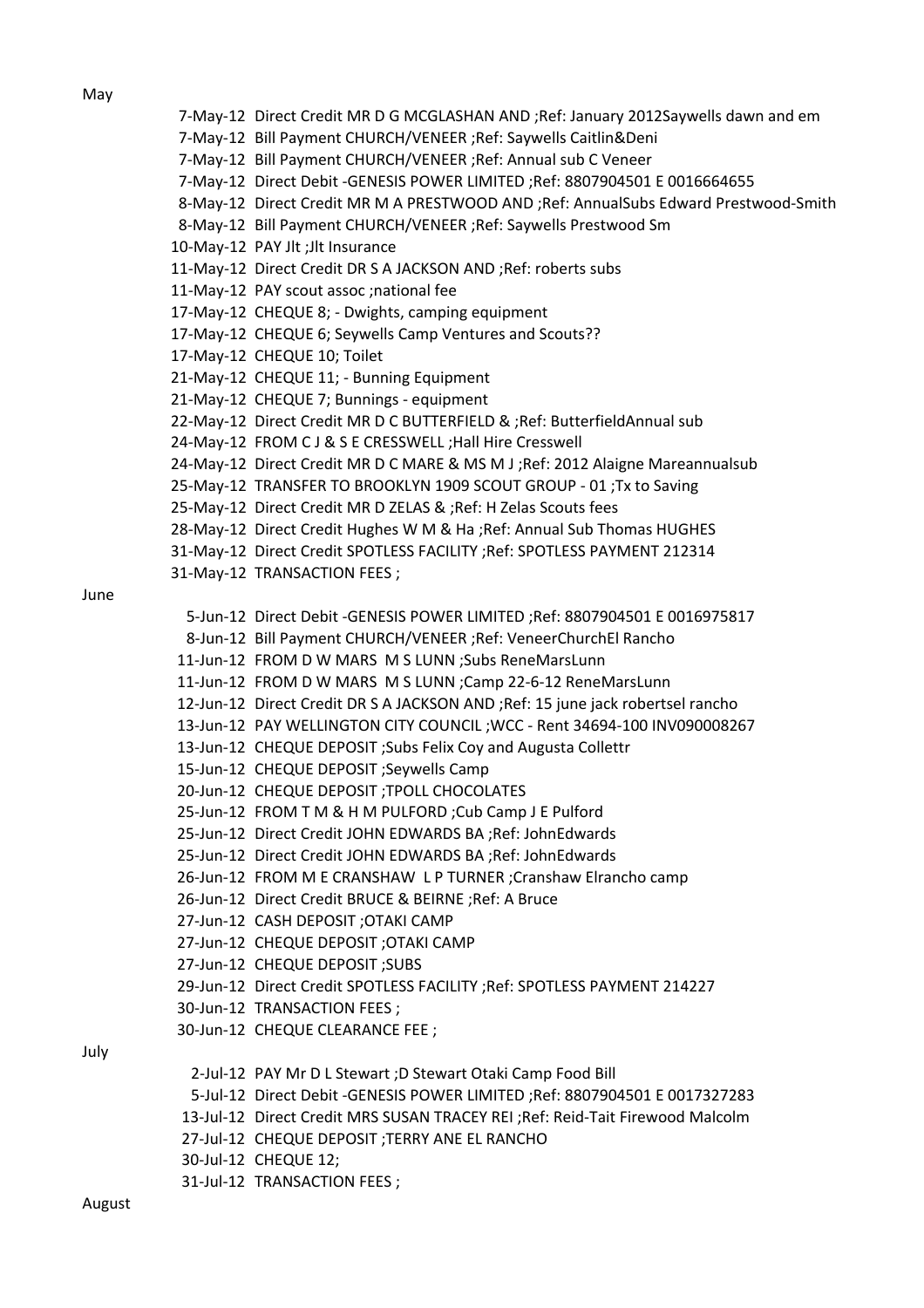- 1-Aug-12 Bill Payment CHURCH/VENEER; Ref: abi bay x3 Churc Veneer
- 2-Aug-12 Direct Debit -GENESIS POWER LIMITED ;Ref: 8807904501 E 0017642413
- 6-Aug-12 Bill Payment CHURCH/VENEER ;Ref: Abigail BayCash collect
- 7-Aug-12 Direct Credit MR D C MARE & MS M J ;Ref: August 2012Alaigne MareSki trip
- 7-Aug-12 Direct Credit MR D ZELAS & ;Ref: SKI H Zelas
- 9-Aug-12 Direct Credit MR D C MARE & MS M J ; Ref: Alaigne TktsGangShow tktAlaigne Mare
- 13-Aug-12 CHEQUE DEPOSIT ;RSA
- 13-Aug-12 CASH DEPOSIT ;SUBS
- 13-Aug-12 PAY SLL Devereux ;Cubs Expense Craft Equipe Sue D
- 13-Aug-12 PAY RW LA Bevan Smith ;Bob Bevan Sm el-rancho food expense
- 13-Aug-12 PAY A M SIMES E E P BENNETT ; Camp Food expense scou E Bennett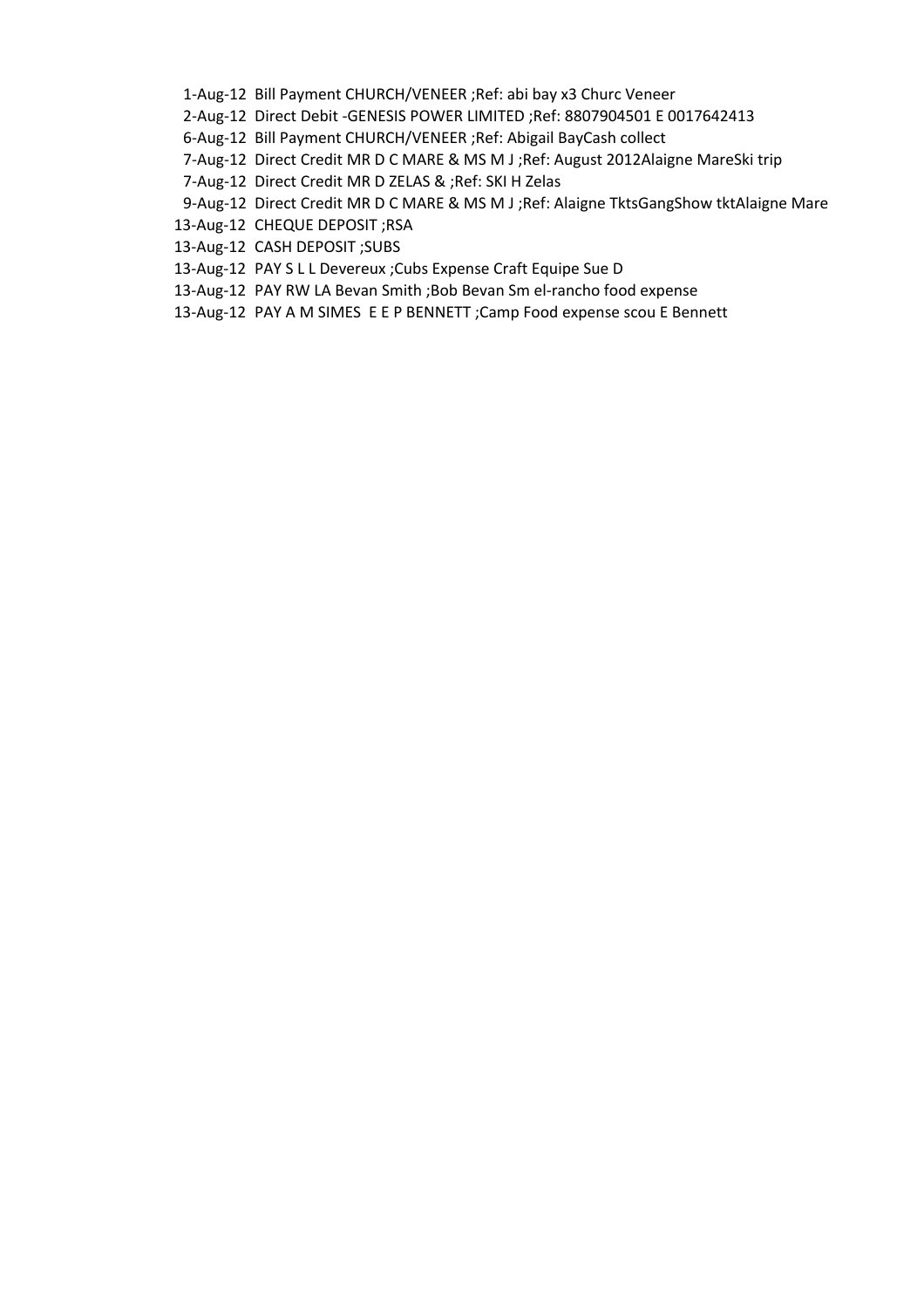| \$2.50      | \$2.50      |
|-------------|-------------|
| $-52.50$    | \$0.00      |
| \$250.00    | \$250.00    |
| \$120.00    | \$370.00    |
| \$120.00    | \$490.00    |
| \$14,352.21 | \$14,842.21 |
| \$120.00    | \$14,962.21 |
| \$120.00    | \$15,082.21 |
| \$120.00    | \$15,202.21 |
| \$652.00    | \$15,854.21 |
| \$180.00    | \$16,034.21 |
| \$120.00    | \$16,154.21 |
| \$60.00     | \$16,214.21 |
| \$150.00    | \$16,364.21 |
| \$250.00    | \$16,614.21 |
| $-51.50$    | \$16,612.71 |
|             |             |
| $-578.57$   | \$16,534.14 |
| $-555.00$   | \$16,479.14 |
| $-558.41$   | \$16,420.73 |
| -\$901.20   | \$15,519.53 |
| $-$300.00$  | \$15,219.53 |
| $-$370.00$  | \$14,849.53 |
| \$60.00     | \$14,909.53 |
| \$60.00     | \$14,969.53 |
|             | \$14,987.53 |
| \$18.00     |             |
| \$120.00    | \$15,107.53 |
| \$315.00    | \$15,422.53 |
| $-$12.20$   | \$15,410.33 |
| $-$48.00$   | \$15,362.33 |
| $-$16.92$   | \$15,345.41 |
| $-525.00$   | \$15,320.41 |
| -\$300.00   | \$15,020.41 |
| $-$119.74$  | \$14,900.67 |
| $-569.98$   | \$14,830.69 |
| \$4,424.71  | \$19,255.40 |
| $-54.50$    | \$19,250.90 |
|             |             |
| \$120.00    | \$19,370.90 |
| \$500.00    | \$19,870.90 |
| \$42.60     | \$19,913.50 |
| \$500.00    | \$20,413.50 |
| $-5472.07$  | \$19,941.43 |
| $-554.24$   | \$19,887.19 |
| \$20.00     | \$19,907.19 |
| \$55.00     | \$19,962.19 |
| \$55.00     | \$20,017.19 |
| \$120.00    | \$20,137.19 |
| $-50.70$    | \$20,136.49 |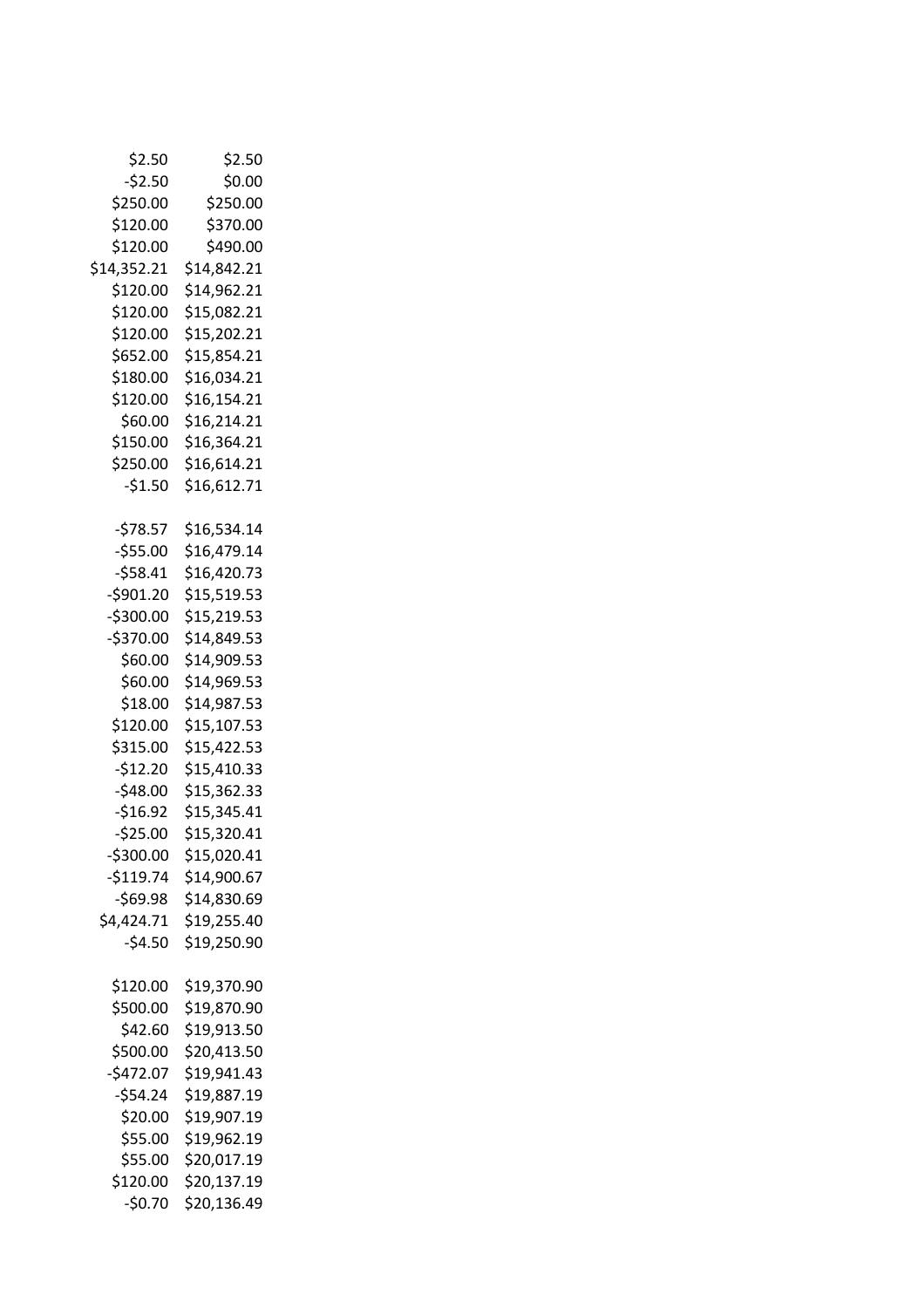| \$100.00     | \$20,236.49 |
|--------------|-------------|
| \$75.00      | \$20,311.49 |
| \$120.00     | \$20,431.49 |
| $-537.78$    | \$20,393.71 |
| \$120.00     | \$20,513.71 |
| \$55.00      | \$20,568.71 |
| $-53,863.69$ | \$16,705.02 |
| \$120.00     | \$16,825.02 |
| $-5901.20$   | \$15,923.82 |
|              |             |
| $-$151.00$   | \$15,772.82 |
| $-5421.00$   | \$15,351.82 |
| $-5300.00$   | \$15,051.82 |
| $-65.98$     | 14985.84    |
| $-71.68$     | 14914.16    |
| 120          | 15034.16    |
| 50           | 15084.16    |
| 120          | 15204.16    |
| $-7000$      | 8204.16     |
| 120          | 8324.16     |
| 120          | 8444.16     |
| 593.38       | 9037.54     |
| $-4.55$      | 9032.99     |
|              |             |
| $-43.55$     | 8989.44     |
| 105          | 9094.44     |
| 120          | 9214.44     |
| 30           | 9244.44     |
| 55           | 9299.44     |
| $-81.65$     | 9217.79     |
| 240          | 9457.79     |
| 110          | 9567.79     |
| 60           | 9627.79     |
|              |             |
| 30           | 9657.79     |
| 30           | 9687.79     |
| 120          | 9807.79     |
| 60           | 9867.79     |
| 30           | 9897.79     |
| 150          | 10047.79    |
| 90           | 10137.79    |
| 240          | 10377.79    |
| 574.16       | 10951.95    |
| $-0.7$       | 10951.25    |
| $-1$         | 10950.25    |
|              |             |
| $-358.1$     | 10592.15    |
| $-76.69$     | 10515.46    |
| 380          | 10895.46    |
| 45           | 10940.46    |
| -30          | 10910.46    |
| $-1.4$       | 10909.06    |